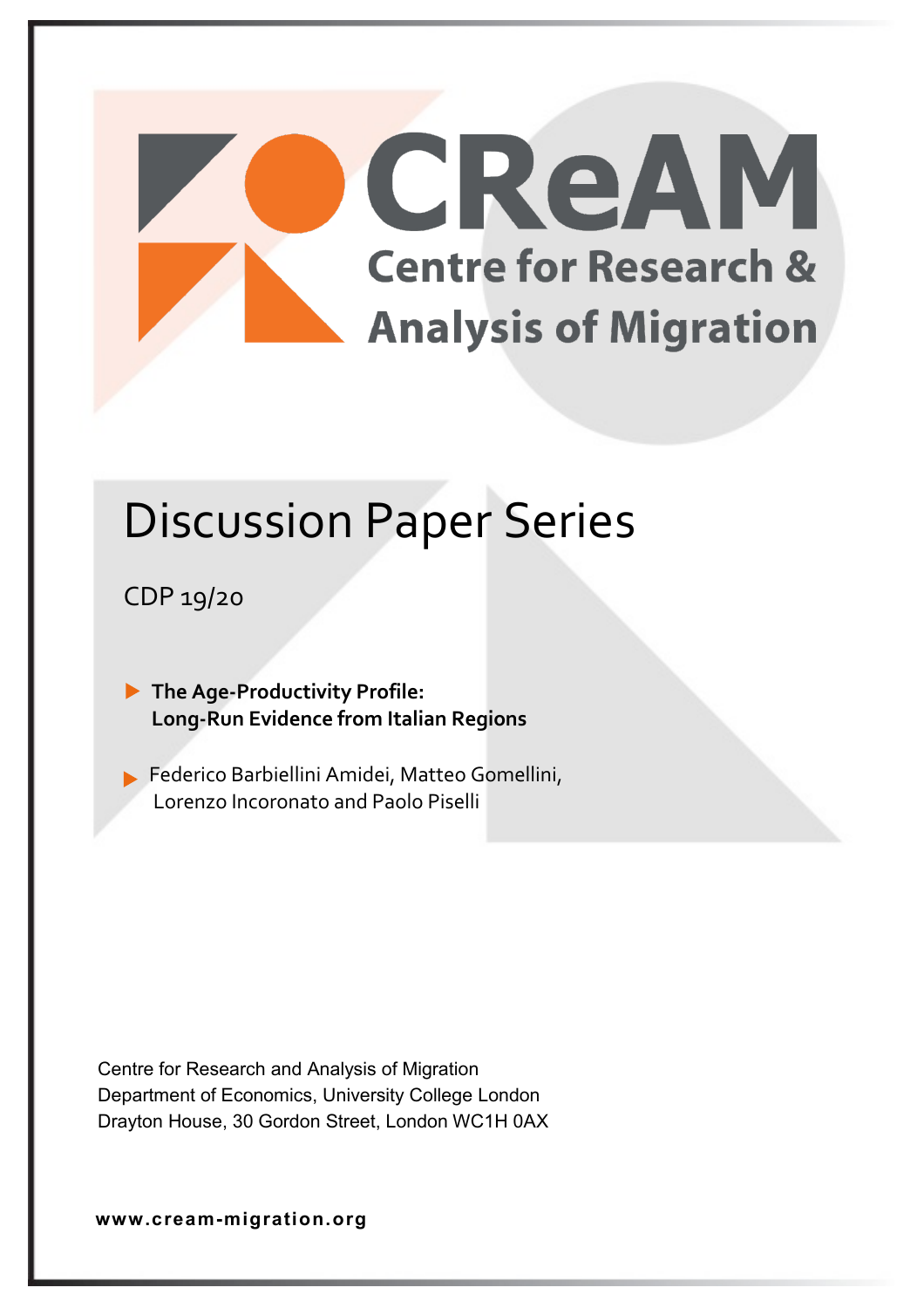### **The Age-Productivity Profile: Long-Run Evidence from Italian Regions<sup>1</sup>**

Federico Barbiellini Amidei\*, Matteo Gomellini\*, Lorenzo Incoronato<sup>†</sup> and Paolo Piselli\*

This version: September 2020

#### **Abstract**

This paper leverages spatial and time-series variation in the population age structure of Italian regions to uncover the causal effect of demographic shifts on labour productivity. Such effect is analysed along a 'first-order' channel stemming from the direct relation between an individual's age and productivity, and a 'second-order' channel that captures the productivity implications of a more or less dispersed age distribution. We propose an estimation framework that relates labour productivity to the entire age distribution of the working-age population and employs instrumental variable techniques to address endogeneity issues. The estimates return a hump-shaped age-productivity profile, with a peak between 35 and 40 years, as well as a positive productivity effect associated with a more dispersed age distribution.

**Keywords:** productivity, demography, age distribution, working-age population, long-run.

**JEL codes:** J11, J21, N30.

**.** 

<sup>&</sup>lt;sup>1</sup> This note is part of a broader research project that investigates the links between demography, productivity, innovation and entrepreneurship. We thank Fabrizio Balassone, Marta De Philippis, Sabrina Di Addario, Dario Pellegrino and Paolo Sestito for suggestions and comments on previous versions of the work. The views expressed in the article are those of the authors and do not necessarily reflect those of the Bank of Italy; all errors are our own.

<sup>\*</sup>Bank of Italy, Directorate General for Economics, Statistics and Research, Structural Economic Analysis Directorate – Division of Economic History and Historical Archives.

<sup>†</sup>University College London (UCL) and Centre for Research and Analysis of Migration (CReAM).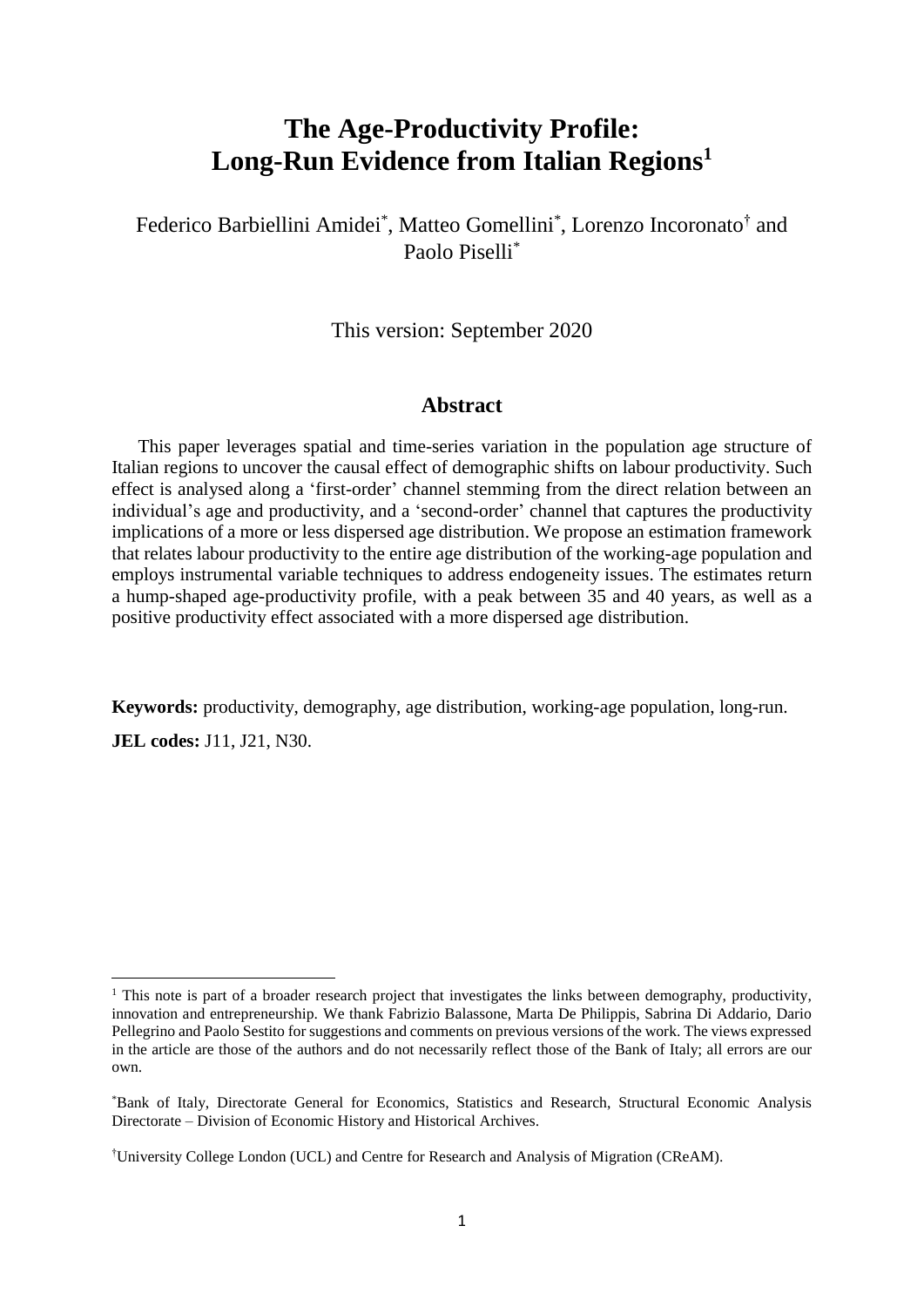#### **1. Introduction**

Developed economies have witnessed unprecedented demographic shifts over the past decades. These trends have been particularly pronounced in Europe, where the parallel decline in fertility and mortality rates led to a progressively older population. The old-age dependency ratio<sup>2</sup> rose from around 13 percent in 1955 to 31 percent today. According to the latest projections, the old-age dependency ratio in the EU-27 is set to reach 57 percent by 2100 (Eurostat, 2020). Within the European borders, the Italian picture deserves particular attention. The peninsula features in fact the highest old-age dependency ratio (almost 36 percent) and the highest share of the population aged more than 80 (roughly 7 percent). The median age of the Italian population stood at slightly below 29 years in 1950 and reached 45.5 years in 2018; by contrast, the median age in Europe moved from just above 29 to 41.8 over the same period. Importantly, the ageing trend has affected Italian regions asymmetrically: since 1952, the median age has risen by about 20 years in the South, 17 years in the Centre and 15 years in the North, from starting levels of 24, 32 and 30 years respectively.

In parallel, Italy is facing a prolonged period of stagnating productivity (e.g. Pellegrino and Zingales, 2017; Bugamelli et al., 2018) with notable heterogeneity in economic performance across different areas of the country. The North-South divide has been a widely discussed theme in the literature<sup>3</sup>, with regional disparities detected across a broad range of economic development indicators. Output per worker in the South is currently about 20 percent lower than in the Centre-North (Banca d'Italia, 2018).

These phenomena are in part common to other countries and have been jointly analysed by an extensive body of research. Demography has been identified as an important determinant of long-run economic performance (e.g. Bloom et al., 2001; for Italy, see Barbiellini Amidei et al., 2018), and different demographic trends across countries or regions are now thought to contribute, at least in part, to diverging growth paths.

The proper quantification of the causal nexus between demographics and productivity, at different levels of aggregation, has thus become an important goal in empirical research. The sign of this relationship is a-priori undetermined, as a number of factors interplay and should be considered when attempting to identify such nexus (Skirbekk, 2003). First, the ageproductivity relation is likely to be heterogeneous across sectors and occupations. Changes in age induce changes in individual skills (both physical and cognitive) that might matter differently for productivity depending on the worker's task<sup>4</sup>. Moreover, individual skills and the demand for such skills evolve over time, possibly making the age-productivity profile differ across generations. The age-productivity profile is also highly endogenous with respect to labour market institutions (e.g., retirement age, employment protection policies, human

**.** 

<sup>&</sup>lt;sup>2</sup> Defined as the ratio between the number of persons aged 65 and over and the number of persons aged between 15 and 64. The value is expressed per 100 persons of working age (15-64).

<sup>3</sup> For recent contributions see Federico et al. (2017), Felice (2017), Istat (2018).

<sup>4</sup> van Ours (2010): "*while older people do not run as fast, there is no evidence of a mental productivity decline and little evidence of an increasing pay-productivity gap. The negative effects of ageing on productivity should not be exaggerated"*.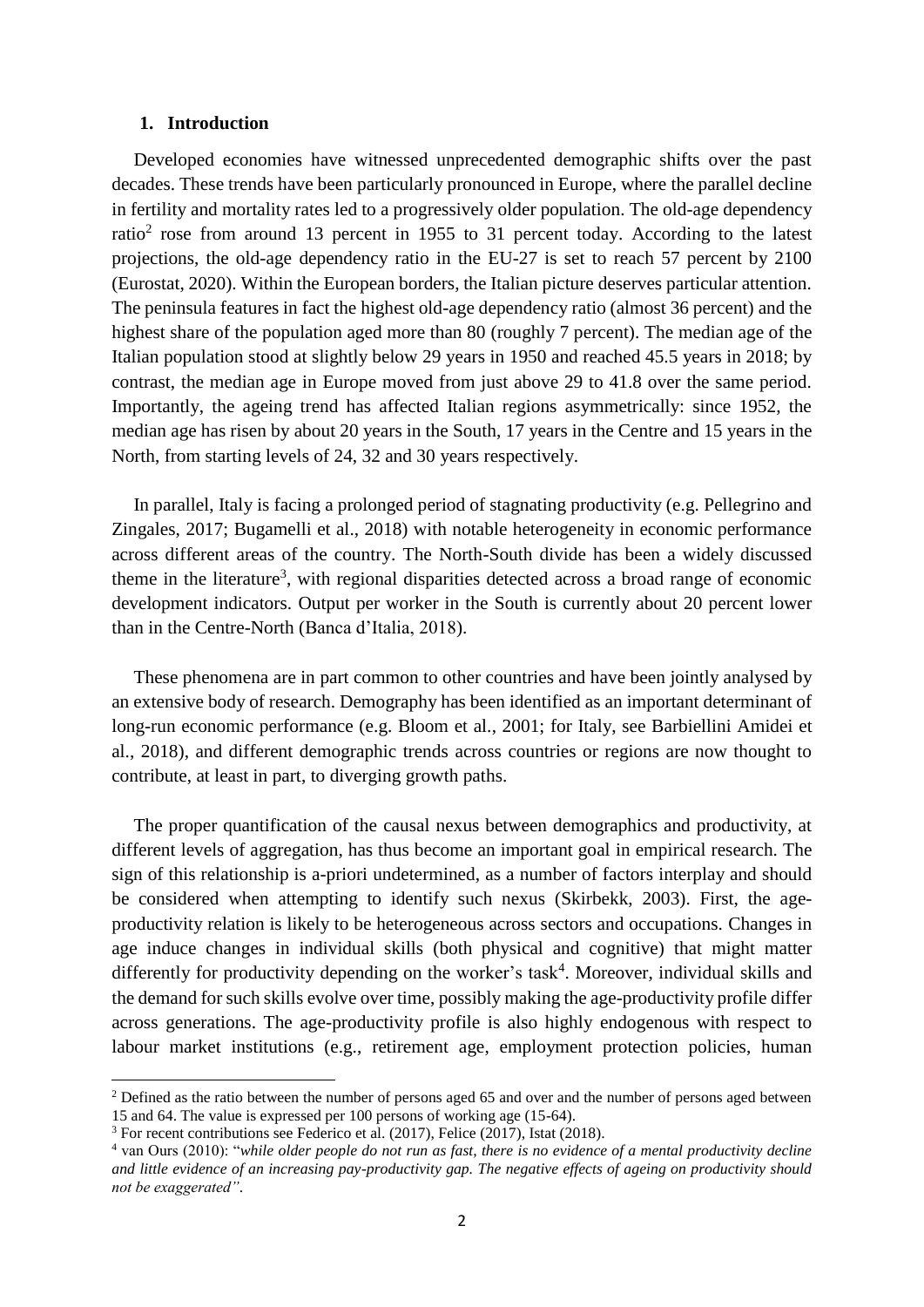resource management), which complicates its estimation whenever such institutions cannot properly be accounted for<sup>5</sup>.

The aggregate impact of demographics on productivity has been estimated to be stronger than the corresponding direct, individual-level relation predicted by classic Mincer equations linking wages to experience. This hints at the presence of indirect effects making social returns to experience/age larger than the sum of the private returns (Feyrer 2008). Inspired by these observations, we posit that the age composition of the population affects productivity through both a 'first-order' effect – the individual-level relation between age and productivity - as well as a 'second-order' effect associated with the overall shape of the age distribution. Regional productivity will be favoured by, say, an increase in the pool of young workers, if the true individual-level age-productivity profile is downward sloping. Yet aggregate productivity may also depend on how dispersed the distribution of age is, on top of the impact of specific age cohorts.

What are the theoretical channels through which the second-order effect is likely to operate? Intuitively, age diversity is a proxy for overall population/workforce diversity, which in turn might shape productivity in different ways. On the one hand, a more (age) heterogeneous population brings with it a diverse set of skills and expertise, which spurs cross-fertilization of ideas and creativity. On the other hand, a diverse workforce might also be characterized by communication challenges or conflicting values and inclinations, with negative repercussions on regional productivity. These intuitions, borrowed from firm-level studies, can easily be extended to higher levels of aggregation such as the regional one.

This work embeds these theoretical considerations in a unified estimation framework, and explores the relationship between demographics and labour productivity by examining a panel of Italian regions between 1981 and 2011. The within-country design exploits both time-series and cross-sectional variation in the variables of interest, while eliminating confounding factors - e.g., labour market institutions differing across countries - that may undermine the validity of cross-country studies<sup>6</sup>. We are going to focus on the working-age population (those aged 15-64) rather than the total population throughout the analysis, as our reasoning relates to labour market-specific dynamics.

Our goal is to trace out a "pointwise" age-productivity profile. In other words, we aim to pin down the coefficient specific to each 1-year age share without ex-ante constraining particular age cohorts to be grouped together as commonly done in the literature. However,

 $\overline{a}$ 

<sup>&</sup>lt;sup>5</sup> Economists have thus started to investigate other channels through which demographic forces might shape economic performances, partly to avoid some of the complications associated with the use of productivity as outcome variable (e.g. its multifaceted nature). One such channel is innovation; another one is entrepreneurship. Factors that determine an individual's propensity to innovate or start a firm – creativity, human capital, risk aversion, time discounting – are in fact strongly linked to age. One would thus expect shifts in the population age distribution to exert some influence on innovation output and firm creation.

<sup>6</sup> Admittedly, labour market and other economic institutions may differ and have asymmetric impacts also across regions within a country. However, this unobserved heterogeneity is likely to be less relevant if compared to the between-country case.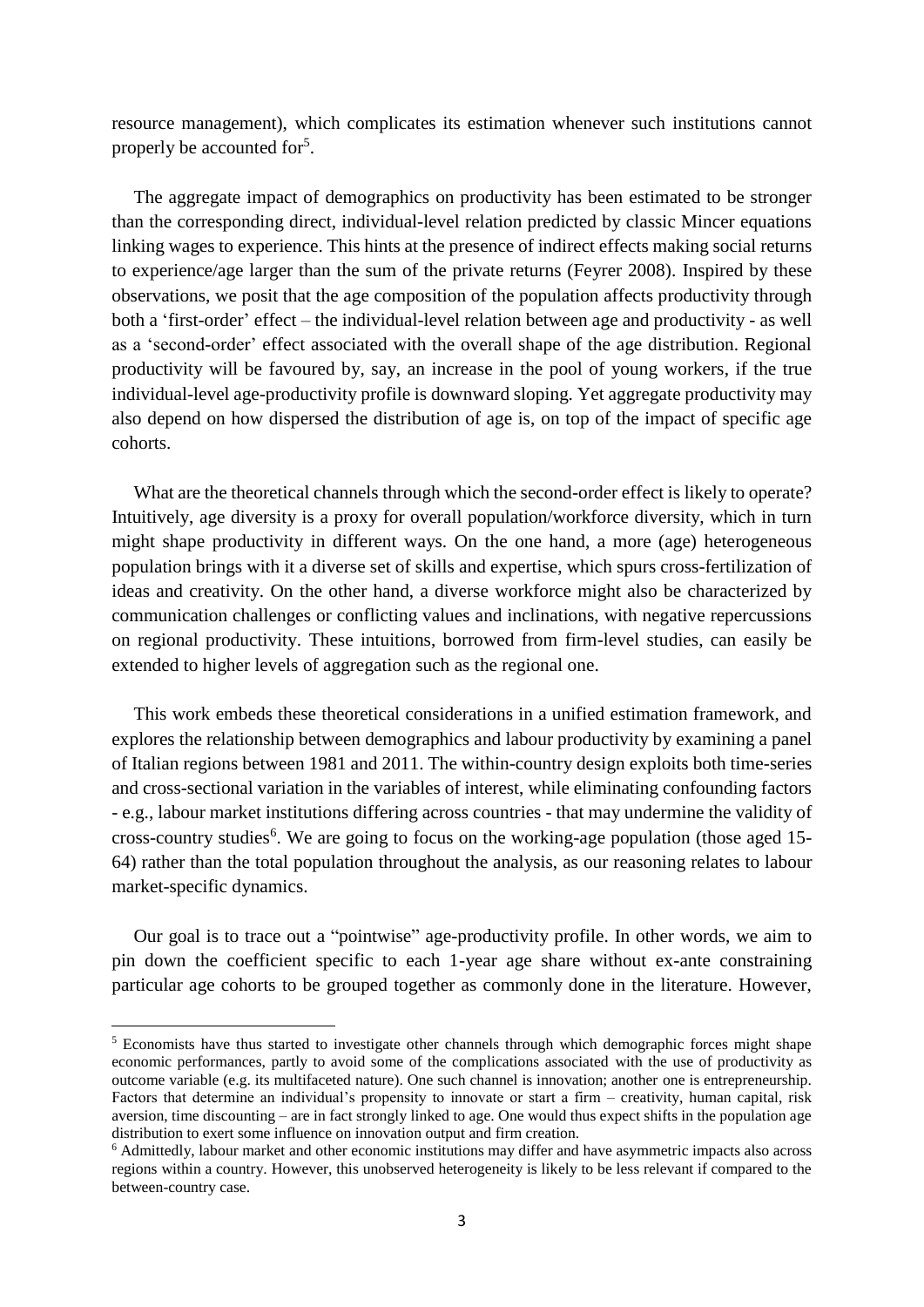this is not straightforward. For the case of the working age population, one would in fact need to estimate fifty age coefficients (one for each group from 15 to 64), together with those attached to the fixed effects and other control variables. Multicollinearity issues would make coefficient estimates in such a granular specification highly imprecise and potentially very different between each other even for adjacent shares.

A convenient approach is that proposed in Fair and Dominguez (1991), which restricts age coefficients to sum to zero and imposes each of them to lie on a low-order polynomial. If a second order polynomial is adopted, the number of age-related parameters to be estimated collapses to just two, attached to a first- and a second-order moment of the age distribution. The fifty "structural" age parameters are then easily backed out from the two "reduced-form" ones. Moreover, the reduced-form coefficient associated with the second-order moment enables the researcher to identify the productivity implications of a more or less dispersed age distribution – what we referred to as second-order effect. Such a representation therefore channels plenty of information about the population age structure, while allowing for a parsimonious parameterization of the model.

We aim to estimate age-productivity profiles that are robust to potential confounders and to other sources of unobserved heterogeneity. We thus augment our specification by including region- and year-specific effects, along with time-varying controls capturing cohort-specific human capital and the structure of the regional economies. However, age-specific migration and mortality patterns still undermine the validity of the above strategy, as long as OLS techniques are adopted. For example, young workers might have incentives to migrate towards more productive regions, which would induce simultaneity bias in the estimates. We therefore resort to a number of instrumental variable (IV) strategies to address the endogeneity of demographic indicators. The most robust strategy leverages the strongly predetermined component of the population age structure and instruments current demographic indicators with their lagged values. More precisely, the number of people aged 15, 16…64 in a specific year is instrumented with the number of those aged 0, 1…49 fifteen years before (for a similar approach see Skans, 2008).

Our preferred specification points to a hump-shaped age-productivity profile peaking between 35 and 40 years. We exploit these estimates to perform simple back-of-the-envelope calculations that quantify the long-run productivity implications of the projected shifts in the age structure of Italian regions. Moreover, we estimate a positive contribution of regional age dispersion to labour productivity. The note is structured as follows: Section 2 briefly reviews the literature examining the relation between demographics and productivity; Section 3 introduces the dataset and presents a descriptive exercise; Section 4 presents the econometric analysis and Section 5 concludes.

#### **2. Review of the literature**

A rich literature has developed investigating the economic consequences of demographic shifts. Changes in the age structure of the population are commonly thought to affect growth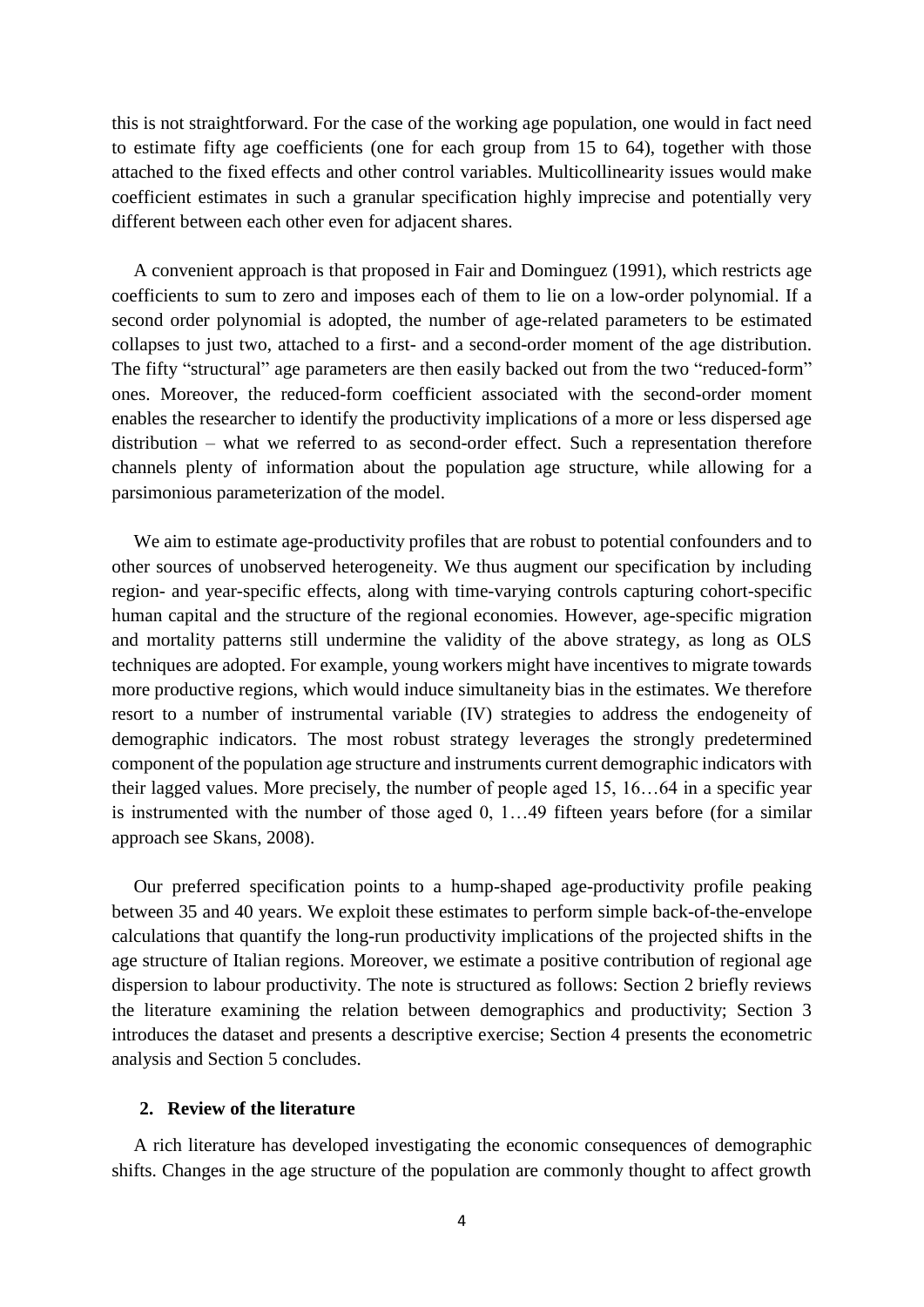through two main channels. First, a higher old-age dependency ratio implies a contraction in the workforce and a rise in retirees, thus affecting production inputs, government expenditure and consumption/savings patterns. Second, to the extent that workers of different ages are differently productive, a shift in the workforce age structure inevitably affects aggregate productivity (Prskawetz 2005, Ilmakunnas et al. 2010, Nagarajan et al. 2013). In broad terms, the present paper aims to contribute to the literature that focuses on the latter channel.

The true shape of the age-productivity profile, at different levels of aggregation, is subject to a lively debate among economists (Ilmakunnas et al. 2010). From a theoretical standpoint, the individual-level age-productivity profile is expected to follow a hump-shaped pattern with a peak around 40, an age where the cognitive and physical abilities typical of the youth could optimally combine with the gains from the experience of older workers. In this regard, Skirbekk (2004) outlines how several factors that change with age, such as physical abilities, mental abilities, education and job experience, are also thought to contribute to an individual's productivity potential. The empirical studies surveyed by the author tend to confirm, at the individual level, the hump-shaped pattern predicted by the theory.

At the firm level, empirical results are instead more controversial. Some studies confirm the hump-shaped profile observed in individual-level research (e.g., Aubert and Crépon 2003). Other studies, however, find profiles that either flatten after the peak at around 40 years (e.g. Göbel and Zwick 2009), or even keep trending upwards (Mahlberg et al. 2013). Iparaguirre (2020) provides an excellent and up-to-date survey.

At higher levels of aggregation, a number of contributions to the empirical growth literature have explored the connection between the demographic structure of the workforce and aggregate productivity. While results tend to differ somewhat depending on the adopted methodology and the sample under scrutiny, an overall negative impact of ageing on productivity seems to prevail. Feyrer (2007) studies a cross-country panel between 1960 and 1990 and identifies a hump-shaped pattern whereby a relative increase in the cohort aged 40- 49 raises aggregate productivity growth. Aiyar et al. (2016) report a negative and significant effect of workforce ageing - a higher fraction of workers older than 55 - on the real growth of output per worker using a panel of Euro area economies between 1950 and 2014. Maestas et al. (2016) conduct a similar analysis across US states and estimate that a 10 percent increase in the share of the population aged at least 60 would result in a 5.5 percent reduction in the growth of GDP per capita, largely due to a slowdown in labour productivity.

On Italy, Barbiellini Amidei et al. (2018) perform an accounting exercise to quantify the long-run contribution of demographic forces to the growth in GDP per capita in Italy and other industrialized economies. They document a positive demographic dividend<sup>7</sup> for most of the 20th century until the 1990s, when the dividend turned negative following the surge in the dependency ratio. Using population forecasts they show that, all else equal (in particular,

1

 $7$  The portion of economic growth accounted for by the growth in the working-age population (Bloom et al., 2001).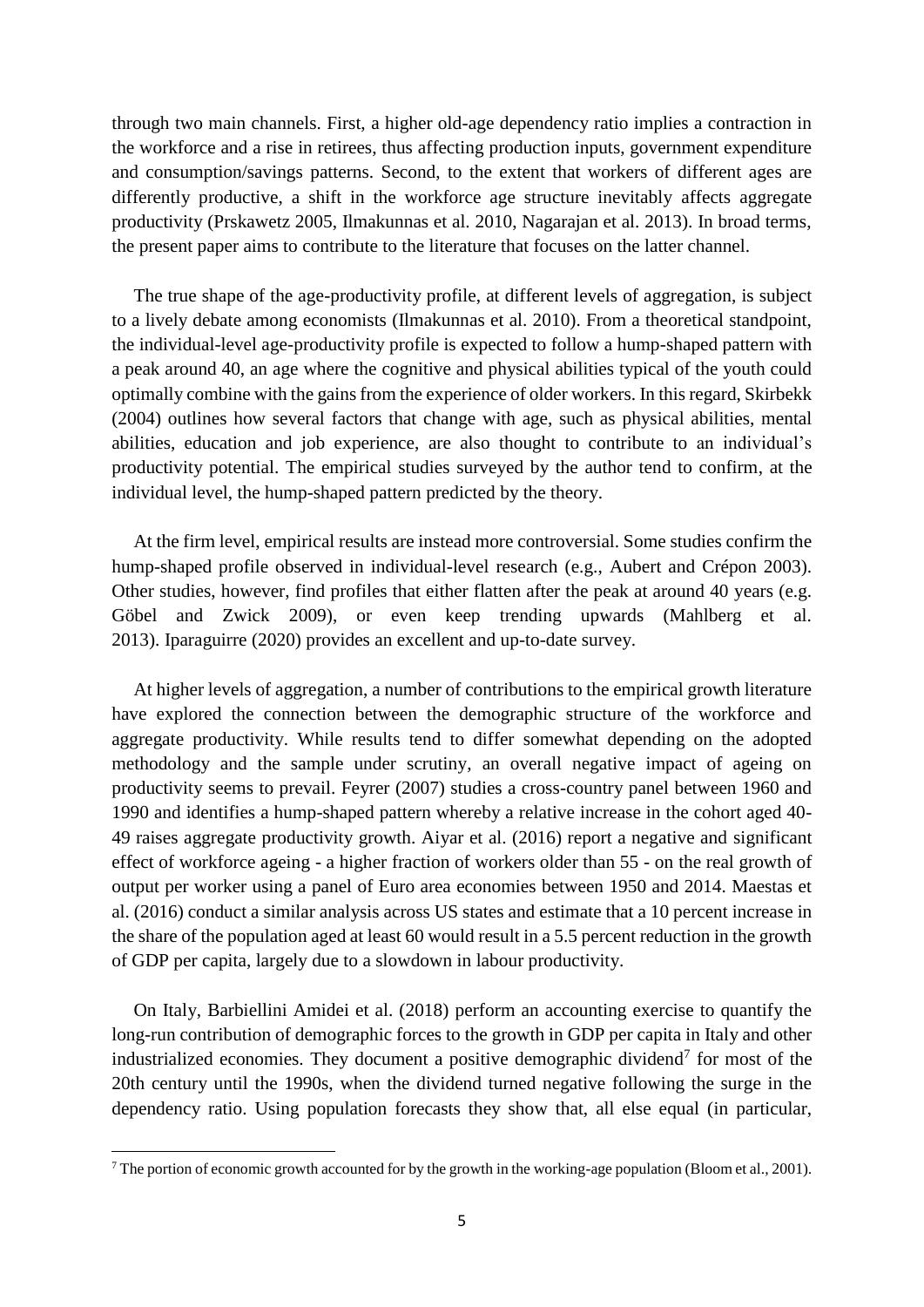holding productivity at its 2016 level), the demographic dynamics expected over the next 45 years would determine a 24.4 percent drop in GDP compared to the 2016 value, 16.2 percent in per capita terms (around -0.4 percent on average each year). Ciccarelli et al. (2018) estimate the relationship between labour productivity in manufacturing and the availability of young people, and compare the results obtained focusing on the beginning and the end of the twentieth century, respectively. Using province-level data, they observe a positive relationship in both periods, with no sign of weakening over time.

Other authors argue instead that the relation between age and productivity might even be positive. In this vein, Skans (2008) examines a panel of Swedish local labour markets and estimates a positive contribution to regional productivity coming from an increase in the workforce share of individuals aged 50-60. Acemoglu and Restrepo (2017) argue that an ageing-induced reduction in the working-age population can stimulate the adoption of labourreplacing technologies, which in turn positively affect the growth of GDP per capita.

Lastly, a related field of research explores the productivity implications stemming from workforce age dispersion, at the firm level. Again, the net effect arises as the combination of opposing forces. On the one hand, workforce age homogeneity might proxy similarity of values and inclinations across workers, thereby easing communication and knowledge transmission. On the other hand, a different age implies diversity of skills and expertise, which may generate fruitful complementarities. The overall net effect of age dispersion hence varies across sectors and over time, and its sign is a priori undetermined. Unsurprisingly, findings in the literature range from a negative effect of age diversity, to a hump-shape relation, to no relationship at all (see Østergaard et al. 2011, Frosch 2011, Hammermann et al. 2019). A recent contribution (Zelity, 2020) establishes a hump-shaped pattern between age diversity and aggregate productivity using regional data from Europe.

#### **3. Data and descriptive analysis**

In this section we use data about the age structure of Italian regions collected from the databases of the Italian National Institute of Statistics (Istat), over a period spanning the entire second half of the 20th century. Due to the limited availability of historical information about the detailed age composition of regional workforces, the core of the analysis is going to focus on the working-age population (the total number of people aged 15 to 64). If in principle workforce data would more neatly suit the purpose of this study, the age structure of the working-age population – the pool of potential workers available at a given point in time – serves as a valid proxy for the age structure of the workforce. In addition, the use of population rather than workforce data circumvents a possible source of bias linked to the labour market participation rate, which may be endogenously determined.

The age structure of the Italian population has undergone relevant transformations over the past decades (Figure 1). Between 1952 and 2011, the average age has risen by 11.5 years for the total population and by 4.5 for the working-age population. Holding age shares fixed at the 1952 level, such an increase in the mean age has been equivalent, for the case of the working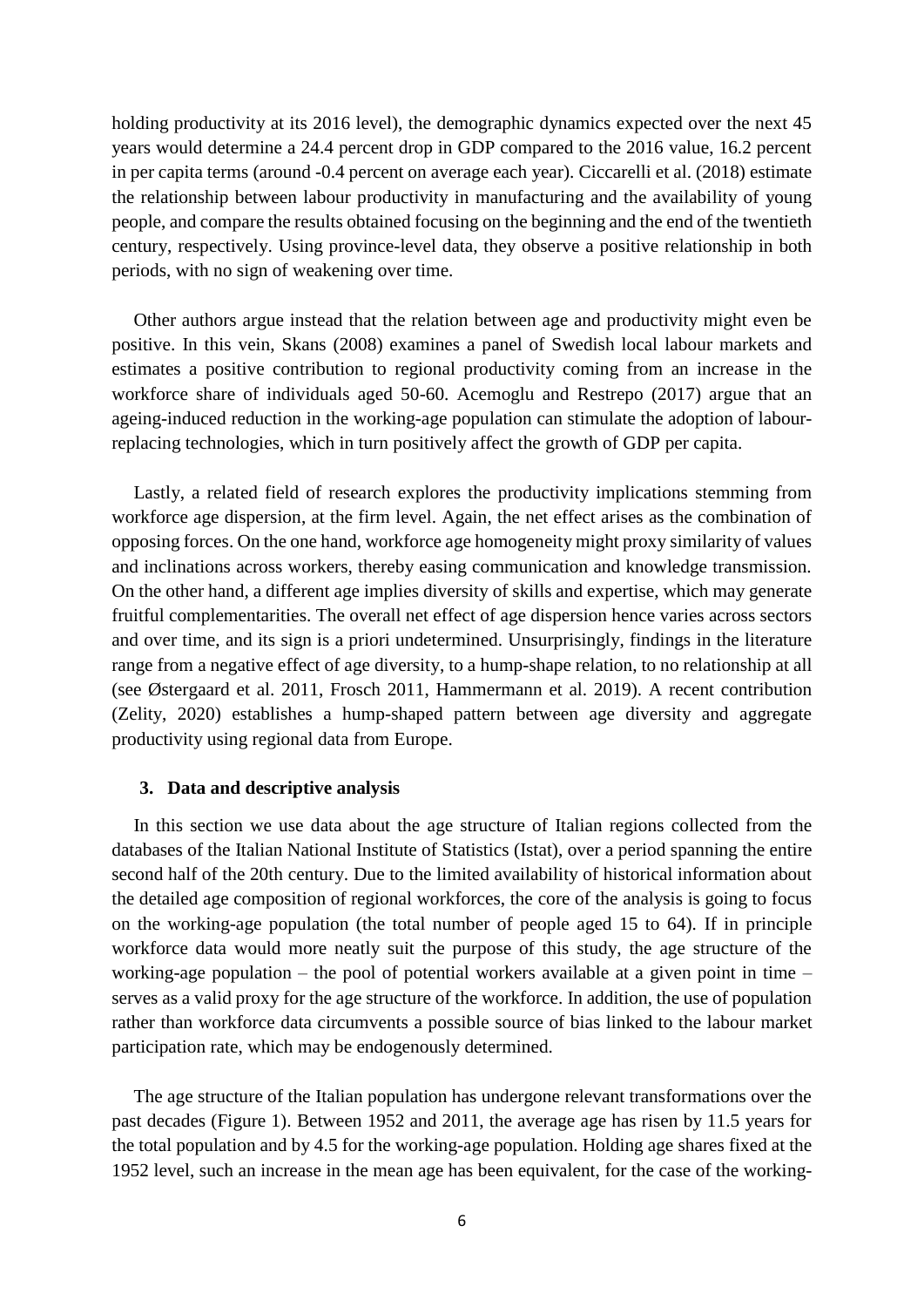age population, to the entire cohort aged 15-22 hypothetically disappearing. Progressively, the Italian workforce has been bearing the pressure of a mounting share of elderly people, with the old-age dependency ratio rising steadily between 1990 and 2011 by almost half percent a year. The country's total population became (on average) older than the working-age population in the early 1990s.





 $\overline{a}$ 

The intensity of these demographic shifts has not been homogeneous across Italy. The working-age population in regions belonging to Southern Italy was on average younger than in other regions in 1952 but has been going through a more rapid ageing process over the ensuing 60 years 8 (Figure 2, left panel). For instance, the mean age of the working-age population in Basilicata rose from 34 years in 1952 to 40 years in 2011, twice as much as in Piemonte where the increase was of just 3 years (from 38.6 to 41.6) over the same period. This has largely been the result of a more marked decline in the share of younger cohorts for Southern regions over this period<sup>9</sup>. Despite these shifts, the working-age population in the South remains on average younger than in the rest of the country. A further dimension of interest is the dispersion of the age distribution, which we capture using the coefficient of variation of age within the workingage population. A first glance at the data reveals a country-wide reduction in age dispersion over the sample period, as well as clear differences in terms of macro-areas. Despite having become more homogeneous, the working-age population remains in fact more (age) diverse in the South than in the rest of the country (Figure 2, right panel).

*Note*: Authors' elaborations on Istat data.

<sup>8</sup> This process has been largely driven by South-to-North migration flows following World War II.

<sup>&</sup>lt;sup>9</sup> For instance, the share of people aged 15-34 decreased on average by 16 percent in the South and 12 percent in Northern regions between 1952 and 2011.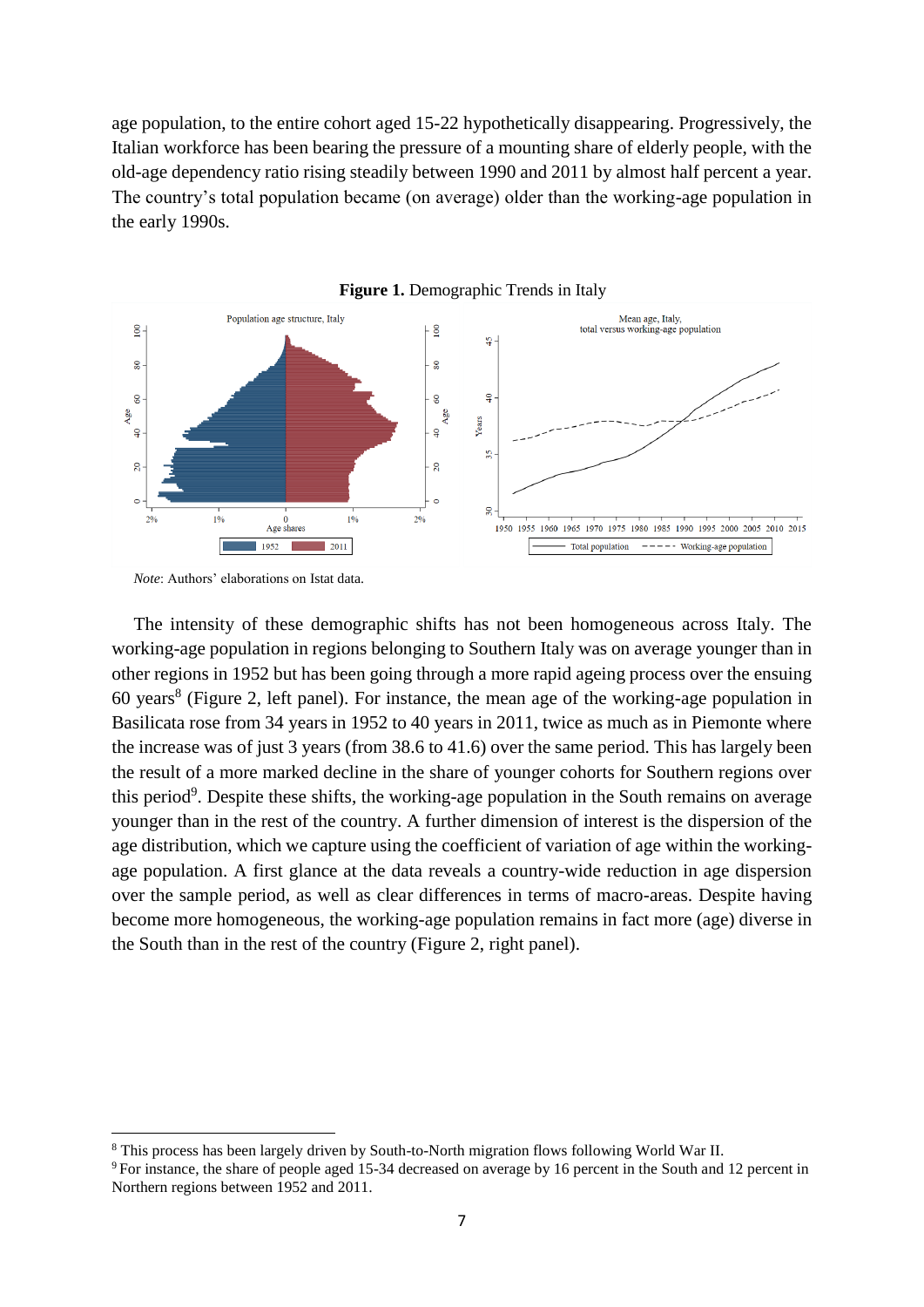#### **Figure 2.** Regional Heterogeneity



*Note*: Authors' elaborations on Istat data. Mezzogiorno refers to the following Southern regions: Abruzzo, Basilicata, Calabria, Campania, Molise, Puglia, Sardegna, Sicilia.

The outcome variable of our analysis is regional labour productivity measured as the natural logarithm of real regional GDP per worker in Euros (chained values, 2000). The data is sourced from Prometeia over a period spanning 1971 to 2011. As anticipated earlier, a neat divide characterizes the country: labour productivity has been on average about 30 percent lower in the South than in the rest of Italy between 1971 and 2011.

At the descriptive level, productivity positively correlates with mean age and negatively with age dispersion. This is obviously a quite preliminary glance at the first- and second-order age effects introduced above: as already showed, regions in the South are younger and feature a more diverse age structure within the working-age population relative to other areas of the country. These patterns are showed in Figure 3, which portrays the cross-sectional variation between these demographic traits and labour productivity. The graphs show the natural logarithm of the real output per worker across Italian regions scattered against mean age (left) and age dispersion measured as the coefficient of variation of age (right) in the working-age population. All variables are averaged between 1971 and 2011.



**Figure 3.** Demographics and Productivity: Descriptive Evidence

*Note*: Authors' elaborations on Istat data. Mezzogiorno refers to the following Southern regions: Abruzzo, Basilicata, Calabria, Campania, Molise, Puglia, Sardegna, Sicilia.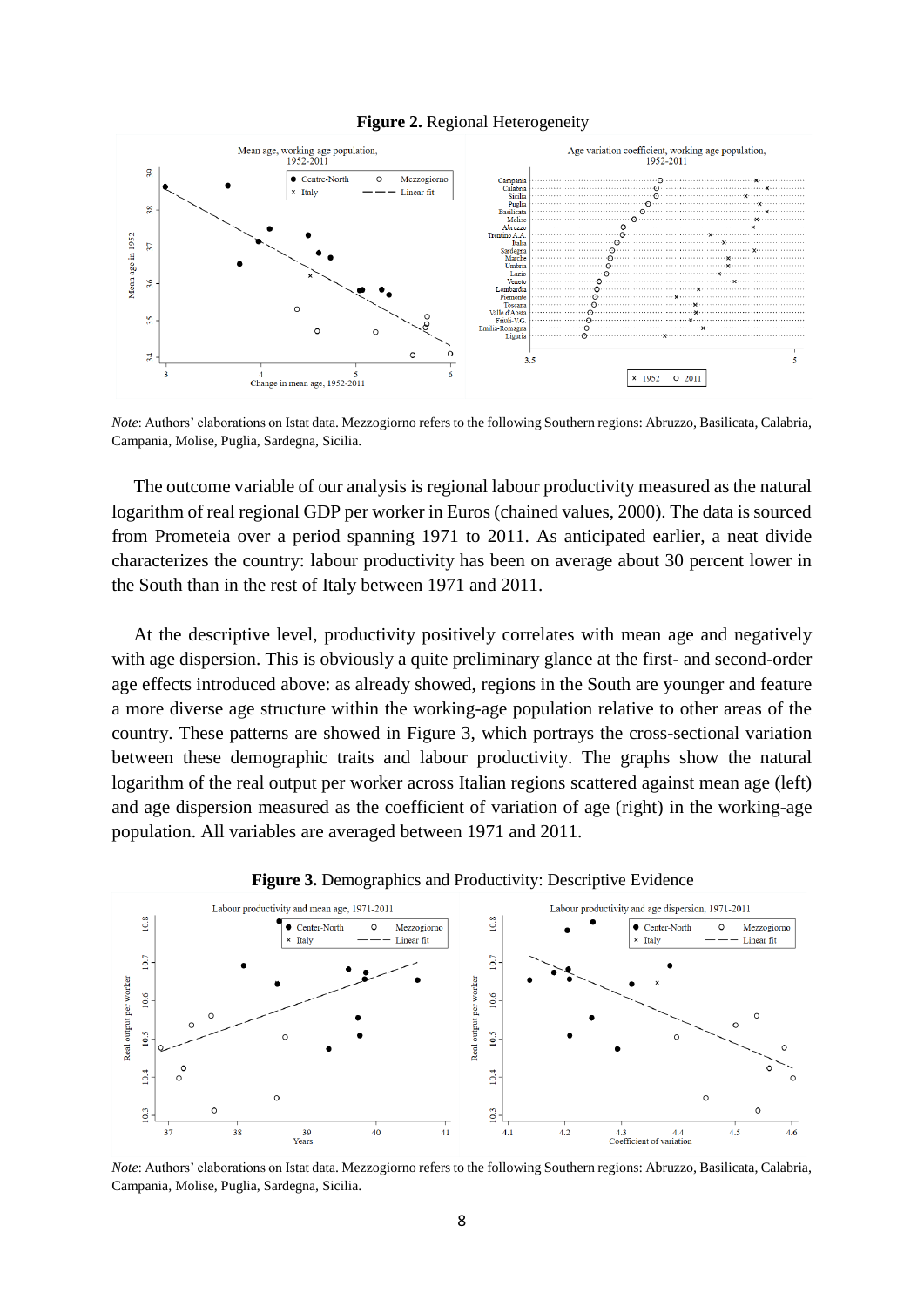This preliminary exploration of the data shows how productivity reaches higher levels in regions featuring an older and relatively homogeneous working-age population - incidentally, these are all characteristics of regions in the Centre-North. A closer look at the above Figures reveals that the within macro-area correlations tend to differ from the between macro-areas correlations. In turn, this hints at the fact that the patterns of correlation just examined do not provide evidence about the direction of the nexus between demographics and output per worker, let alone about the existence of any causal link. Unobserved factors can in fact determine both the age structure and labour productivity of a region and thus generate spurious correlation between them. Furthermore, even accounting for any potential source of unobserved heterogeneity, estimates would still suffer from reverse causality bias. An attempt at identifying causal effects is the objective of the next section.

#### **4. Empirical analysis**

 $\overline{a}$ 

In this section, we perform a more thorough investigation of the impact that the regional age distribution has on labour productivity. We begin with preliminary regressions where the working-age population is broken down into five 10-year sub-groups (15-24 to 55-64), which enter our regressions as independent variables, in natural logarithm. In the attempt to capture possible second-order age effects, we allow the regional age distribution to affect labour productivity through its dispersion, too. In its most general formulation, the estimated equation can be written as follows:

$$
\ln(y_{it}) = \alpha + \gamma_i + \theta_t + \sum_{j=1}^{5} \delta_j \cdot \ln(sh_{it}^j) + \rho \cdot \ln(CV_{it}) + X_{it}^{\prime} \cdot \beta + \varepsilon_{it}
$$
\n(1a)

where  $y_{it}$  denotes real output per worker in region *i* and year t,  $\gamma_i$  and  $\theta_t$  are region and time fixed effects and  $X_{it}$  is a matrix of control variables specified below. The demographic indicators of interest are the five age shares  $sh_{it}^{j}$  and the coefficient of variation  $CV_{it}$ , a standardized measure of dispersion of the regional age distribution capturing second-order age effects<sup>10</sup>.

Notice that, since age shares enter the regression in natural logarithm, there is no need to exclude one to avoid perfect collinearity issues, as would be the case had we not computed their logarithms. This modelling choice has important consequences on the interpretation of coefficients. On the one hand, it allows to view them somewhat more intuitively as elasticities. On the other, these elasticities denote the productivity effect of an inflow into the age group of interest from any of the other four, so that the effect of a change in a share also depends on the elasticity of the share that shrinks. We show below that our qualitative results remain unchanged when we do not take the natural logarithm of age shares and exclude a share as, for instance, in Feyrer (2007). At this stage, we would also caution the reader against interpreting

 $10$  We have also tested a richer specification including a higher-order moment of the age distribution such as its skewness. The coefficient associated with the latter is not significant and the magnitude and significance of the other coefficients remains unchanged.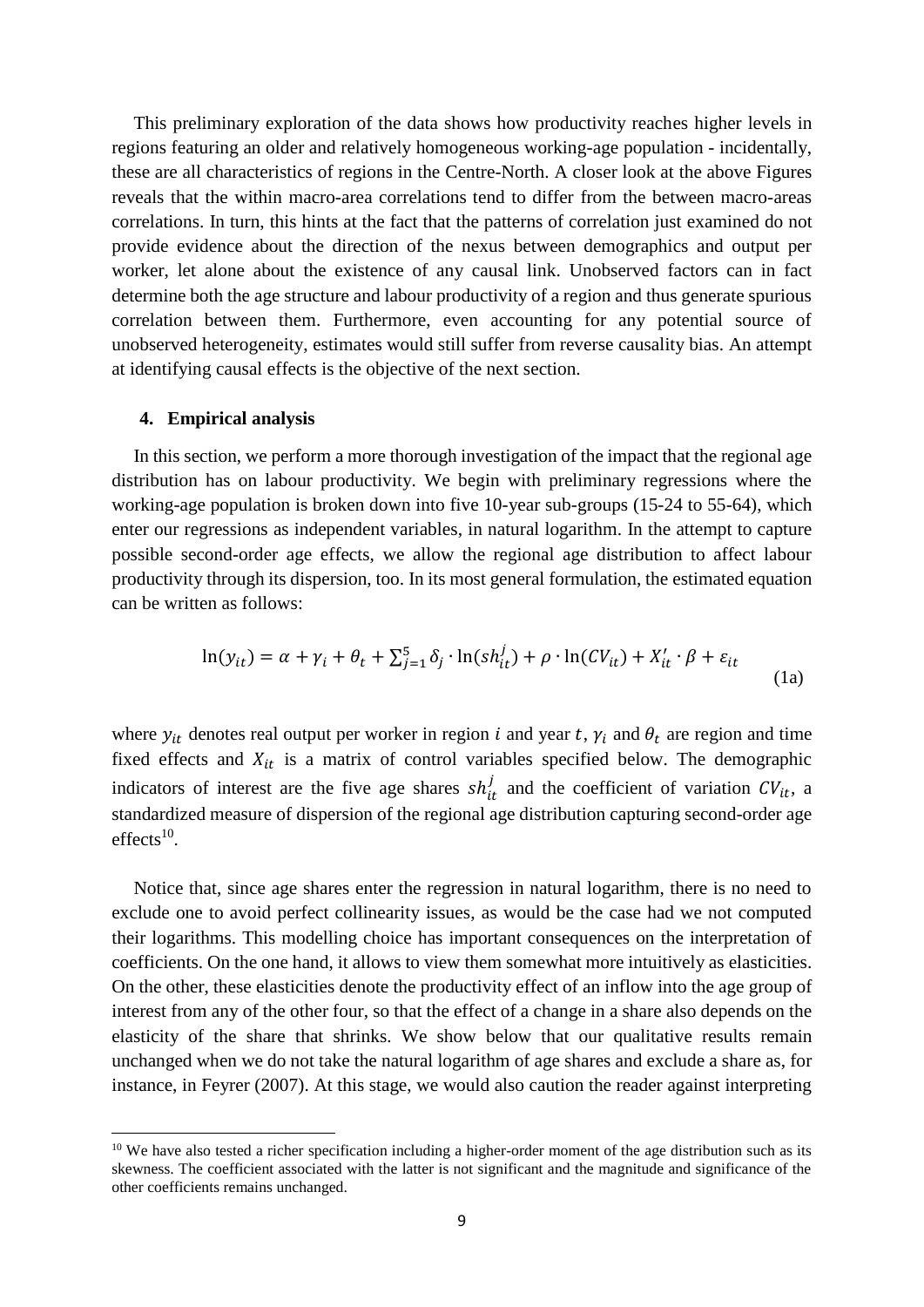our results as simple ageing effects. Our empirical strategy does not in fact overcome the classic ageing-cohorts-year effects identification problem and, more specifically, is unable to disentangle cohort-specific traits that change over time and are related to productivity. One such trait might be human capital. For example, the share of people aged 30-34 with a college degree rose more than threefold over our sample period. We show below that results are robust to including cohort-specific schooling levels as a control.

Table 1 reports the estimation output for a battery of variants of Equation (1a). The estimation sample period is 1981-2011 and standard errors are clustered regionally to allow for arbitrary time correlations among observations within a region. Column (1) shows the estimated coefficients of a simple pooled OLS regression of labour productivity exclusively on the (log) age shares of the working-age population. A hump shaped pattern begins to emerge, with a peak in the 25-34 cohort. In Column (2) we test a richer specification including region and year fixed effects along with the coefficient of variation of age within the working-age population. A hump-shaped profile can still be detected, yet coefficients lose most of their statistical significance. The only age group that still appears to matter is the aforementioned 25-34 cohort: a one percent inflow to that cohort from any of the others would result, according to these estimates, in a 0.8 percent rise in labour productivity. In line with the right panel of Figure 3, a negative correlation exists between age dispersion and productivity, albeit not statistically significant.

These findings are broadly confirmed in the most complete specification of Column (3), where also other potential confounders are controlled for. The within-country design significantly narrows down the list of possible confounders as many of them, such as the institutional setting, do not vary within the Italian borders. However, the substantial degree of (time-varying) heterogeneity across Italian regions makes it reasonable to include additional controls to corroborate the results. Specifically, in the same vein of Maestas et al. (2016), we choose to control for the value-added sectoral composition<sup>11</sup>. As anticipated below we also control for the share of young people (30-34) with a college degree, to partially address concerns about cohort-specific trends driving our results<sup>12</sup>. If anything, including these controls restores some of the explanatory power of demographic indicators.

A remaining concern with these estimates is that they fail to account for the simultaneity bias mentioned earlier. The panel structure of the dataset allows to control for time-invariant, region-specific unobserved heterogeneity through the inclusion of region identifiers. Moreover, year effects eliminate any spurious correlation with the business cycle. Yet reverse causality between demographics and productivity may still bias the estimates, which as a result could pick up not only the impact of the regional age structure on the outcome variable but also

**.** 

<sup>&</sup>lt;sup>11</sup> In order to identify sector-specific age effects, we have also interacted demographic variables with the shares of workers in different sectors of the economy. The coefficients associated with interaction terms are not significant and the other coefficients do not substantially change relative to the baseline specification.

 $12$  We use decennial census data [\(http://ottomilacensus.istat.it\)](http://ottomilacensus.istat.it/), linearly interpolated on an annual basis. Results are unchanged when using average years of schooling as a control for education, by updating the reconstruction performed in Bronzini and Piselli (2009).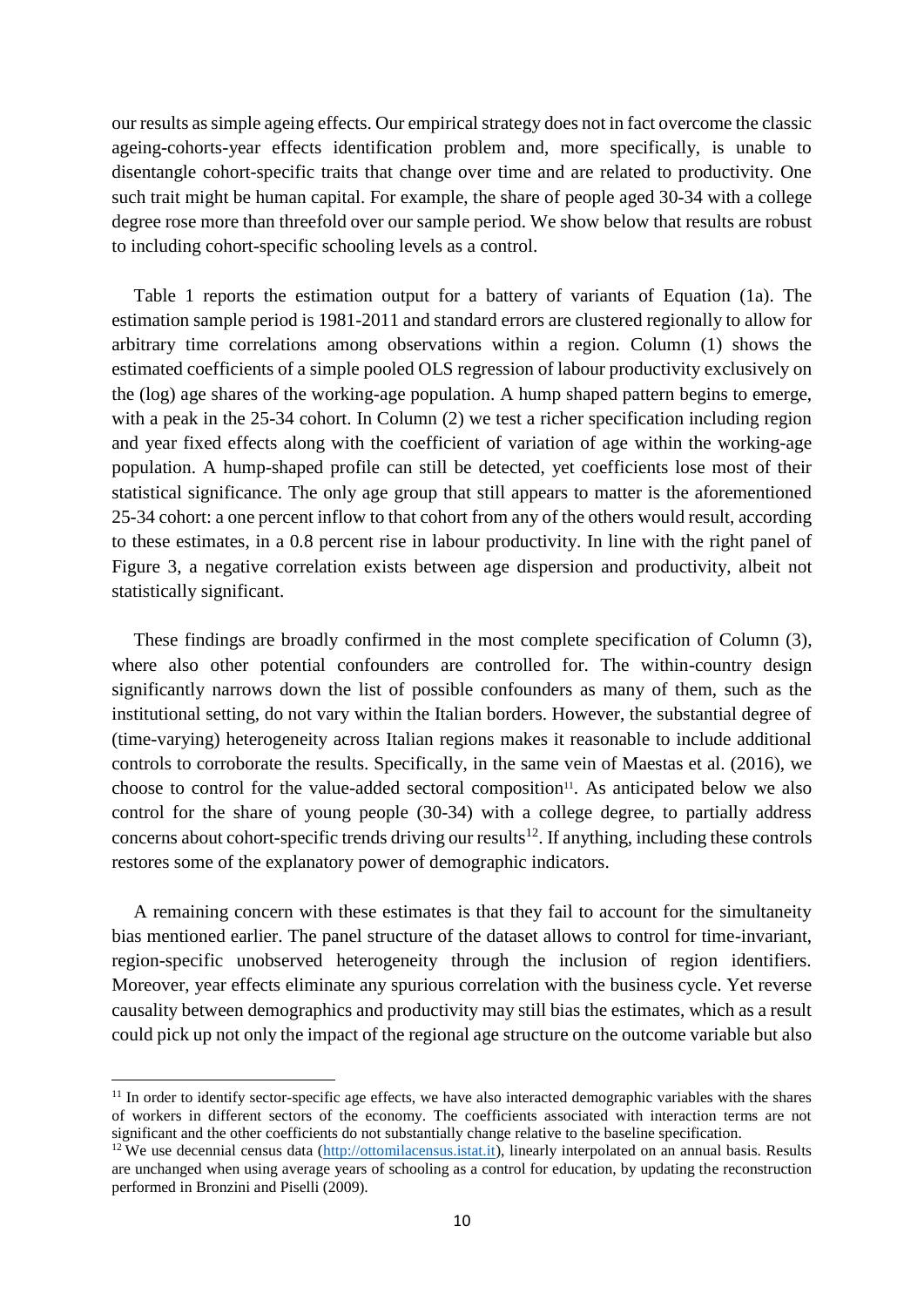any effect moving in the opposite direction. One such effect could be driven by, say, the migration of younger workers towards more economically vibrant regions, which would shift the age structure of both the receiving and the sending region and in turn induce a bias in the estimated coefficients.

Note that a permanently high/low level of regional labour productivity would be captured by the fixed effects and thus not pose a threat to identification. The concern is instead that any temporary shock to productivity in one region may induce a change in the age structure of its population. Therefore, proper identification of the causal effect of interest requires isolating a source of exogenous variation in the age structure of region  $i$  in year  $t$  that does not correlate with regional output per worker. We seek to isolate such variation by means of an IV strategy.

We instrument the regional age structure with its 15-years lag. For example, the 25-34 share of the working-age population (15-64) in 1995 is instrumented with the 10-19 share of the population aged 0-49 in 1980 (for a similar approach see Skans, 2008 and Bönte et al., 2009). Instrument validity requires that, conditional on the included controls, region effects and year effects, the regional age structure in year  $t - 15$  and its determinants have no effect on productivity in year  $t$  if not through the year  $t$  regional age structure. In the above example, the exclusion restriction would fail if a shock that affected, say, the number of people aged 10- 19 in 1980, continues to weigh on productivity in 1995 not via the number of those aged 25-34 in 1995. In practice, such restriction would be violated if the number of people aged 10-19 in 1980 in a given region was to vary in anticipation of a larger - not permanently, as region dummies would capture it - productivity output.

Column (4) in Table 1 reports the Two-Stage Least Squares (2SLS) coefficient estimates when age shares and the coefficient of variation are instrumented with their lags. The same is performed in Column (5), where we also include the same set of controls as in Column (3). Unsurprisingly, the instrument does well at predicting the endogenous regressors. Relatively to OLS estimates, a more symmetric hump-shape peaking in the middle cohort (35-44) is observed. The explanatory power and statistical significance of demographic forces rises overall, especially in the most complete specification of Column (5). Remarkably, while estimates in Columns (1) to (3) fail to detect any significant second-order effect, the adoption an IV approach uncovers a positive impact of age diversity on productivity across regions, in stark contrast with the descriptive evidence above<sup>13</sup>.

We also resort to a second instrument based on Shimer (2001) and constructed using lagged births. The number of, say, those aged 15 in 1981 in a given region is instrumented with the number of those born in the same region 15 years before in 1966. The number of those aged 16 in 1981 is instrumented with the number of those born 16 years before, in 1965. And so on

 $\overline{a}$ 

<sup>&</sup>lt;sup>13</sup> All our results hold when a broader definition of working-age population that encompasses also the 65-74 age cohort is adopted. In particular, the hump-shape is still peaking in the 35-44 age group and a negative productivity effect is associated with the 65-74 cohort.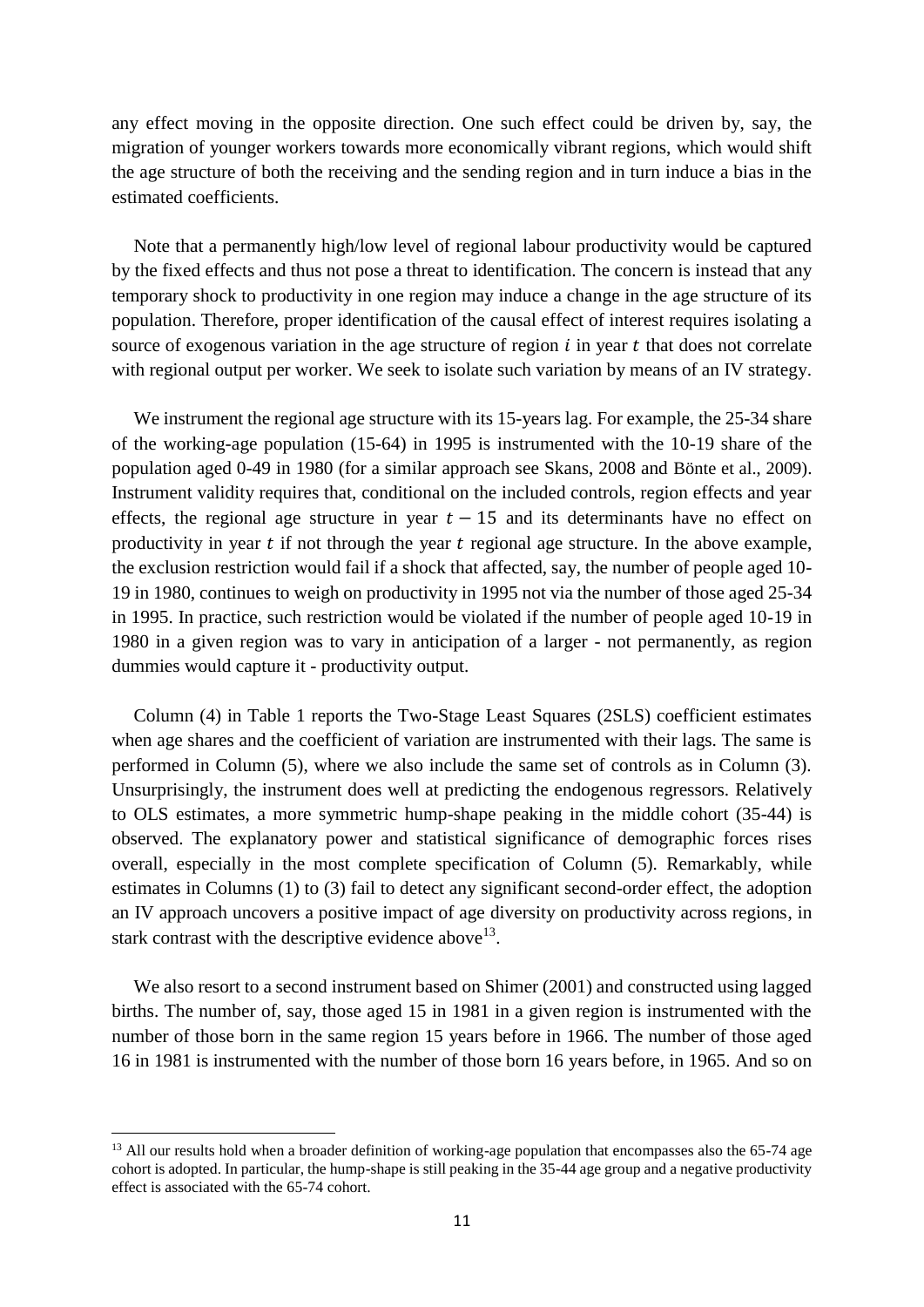for the whole 15-64 cohort. The instrument's first-stage is however below standard threshold levels, and we report the related estimates in the Appendix<sup>14</sup>.

A remaining issue with our estimates is that the low number of clusters (20) might make inference misleading. We address this concern by computing standard errors using the wild bootstrap procedure devised in Roodman et al. (2019). While this partially reduces statistical significance of demographic indicators, our overall results remain unchanged as is clear from Table A2 in the Appendix.

|                                                      | Pooled OLS     | <b>Fixed effects</b> |           | 2SLS     |            |
|------------------------------------------------------|----------------|----------------------|-----------|----------|------------|
|                                                      | (1)            | (2)                  | (3)       | (4)      | (5)        |
| Share of 15-24                                       | 0.311          | 0.557                | $0.707**$ | $-0.501$ | $-0.262$   |
|                                                      | (0.288)        | (0.324)              | (0.303)   | (0.495)  | (0.474)    |
| Share of 25-34                                       | 1.485***       | $0.814**$            | $0.914**$ | $0.847*$ | 1.185***   |
|                                                      | (0.297)        | (0.328)              | (0.329)   | (0.476)  | (0.376)    |
| Share of 35-44                                       | 1.399***       | 0.769                | $0.845*$  | 1.498*** | $1.671***$ |
|                                                      | (0.373)        | (0.484)              | (0.441)   | (0.499)  | (0.379)    |
| Share of 45-54                                       | $0.852**$      | 0.374                | 0.274     | 1.003*** | 0.937***   |
|                                                      | (0.309)        | (0.253)              | (0.256)   | (0.259)  | (0.222)    |
| Share of 55-64                                       | $0.659**$      | 0.293                | $0.354*$  | 0.165    | 0.246      |
|                                                      | (0.288)        | (0.199)              | (0.199)   | (0.234)  | (0.231)    |
|                                                      |                | $-0.574$             | $-0.650$  | 4.481**  | 4.078**    |
| <b>Age Variation Coefficient</b>                     |                | (1.345)              | (1.251)   | (1.781)  | (1.812)    |
| Share of Young with Higher                           |                |                      | 0.213     |          | $0.251**$  |
| Education                                            |                |                      | (0.127)   |          | (0.108)    |
| Value Added, Agriculture Share                       |                |                      | 0.940     |          | 0.615      |
|                                                      |                |                      | (0.790)   |          | (0.848)    |
| Value Added, Industry Share                          |                |                      | 0.304     |          | 0.186      |
|                                                      |                |                      | (0.354)   |          | (0.387)    |
| Kleibergen-Paap rk Wald F statistic<br>(H0: Weak IV) |                |                      |           | 12.00    | 24.74      |
| Stock-Wright LM S statistic<br>(H0: Orthogonality)   |                |                      |           | 7.07     | 11.92      |
| Region effects                                       | N <sub>o</sub> | Yes                  | Yes       | Yes      | Yes        |
| Year effects                                         | N <sub>o</sub> | Yes                  | Yes       | Yes      | Yes        |
| Observations                                         | 620            | 620                  | 620       | 620      | 620        |
| R-squared                                            | 0.681          | 0.941                | 0.950     | 0.937    | 0.944      |

**Table 1:** Age Effects on Labour Productivity

*Notes*: The dependent variable is the natural logarithm of real GDP per worker. Population shares computed as fraction of the working-age-population are in natural logarithm. The coefficient of variation is computed as the natural logarithm of mean age divided by age standard deviation. The share of young with higher education is the share of those aged 30-34 with a college degree. Standard errors cluster-corrected at regional level in parentheses. \*p<0.1, \*\*p<0.05, \*\*\*p<0.01.

 $\overline{a}$ 

<sup>&</sup>lt;sup>14</sup> We also constructed a Bartik-style shift-share instrument that imposes beginning-of-period regional age shares to grow at the same rate as the correspondent age share at the national level. However, the instrument's first stage is extremely weak and the related results are omitted.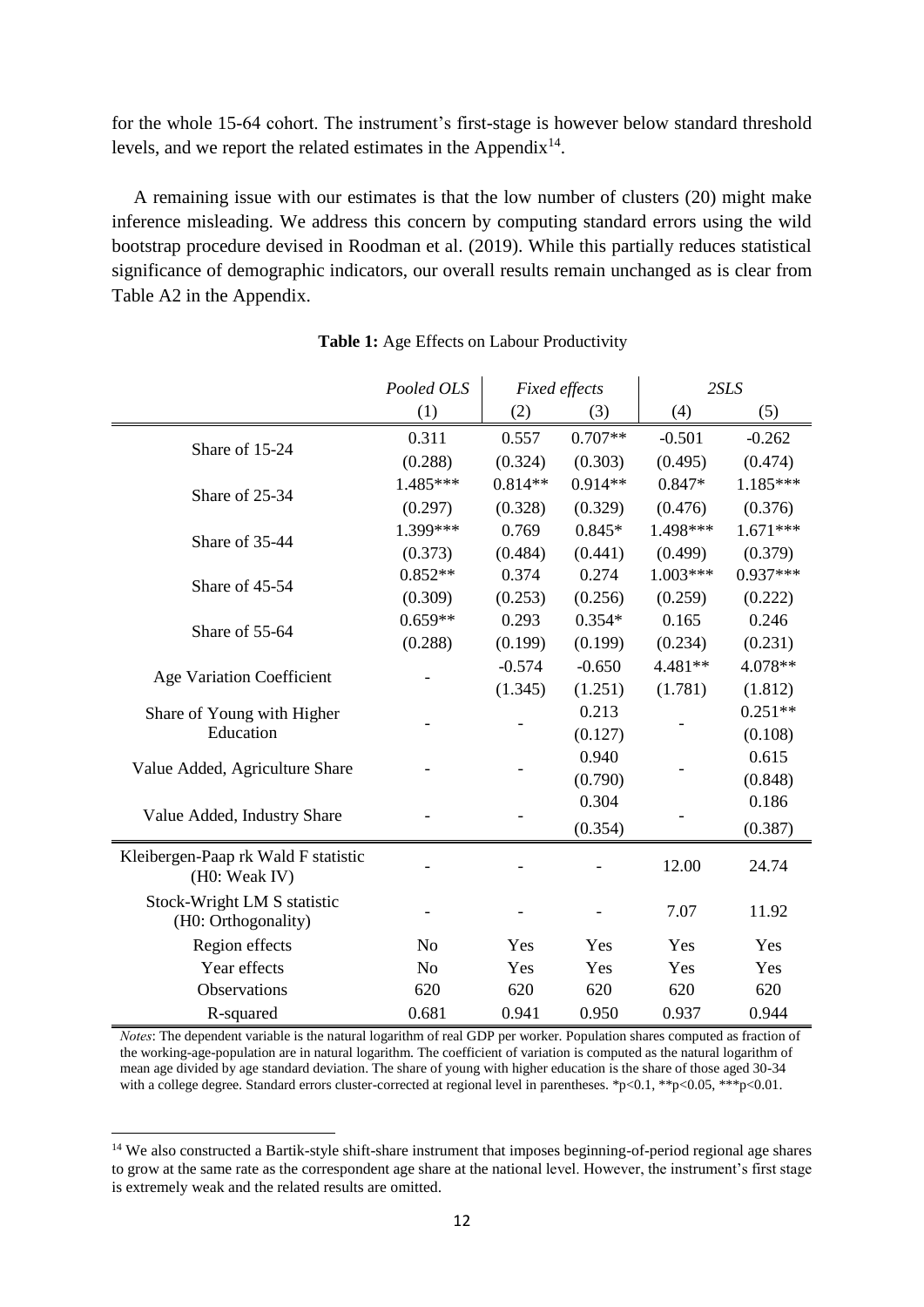As anticipated above, we also test a slightly different specification where simple age shares and not their natural logarithms enter the right-hand side. As these shares sum to one, we need to exclude one of them to avoid multicollinearity issues. We omit the middle cohort (35-44) so that the coefficient attached to a particular share among the included ones (15-24, 25-34, 45- 54 and 55-64) denotes the productivity impact of a (working-age) population flow into that specific share from the 35-44 group. Statistical significance of a coefficient would thus imply that it is significantly different from the implied zero coefficient on the 35-44 age group.

$$
\ln(y_{it}) = \alpha + \gamma_i + \theta_t + \sum_{j=1}^4 \delta_j \cdot sh_{it}^j + \rho \cdot \ln(CV_{it}) + X_{it}' \cdot \beta + \varepsilon_{it}
$$
\n(1b)

Table 2 below reports 2SLS coefficient estimates of Equation (1b) under our preferred specification including the vector of controls, region and year effects. A clear hump-shaped profile can still be detected, as outflows from the omitted cohort (35-44) into the remaining four always result into significantly lower productivity. Again, a positive coefficient is associated with age dispersion, hinting at the presence of positive second-order age effects.

|                                                   | (1)         |
|---------------------------------------------------|-------------|
|                                                   | $-10.06**$  |
| Share of 15-24                                    | (4.122)     |
| Share of 25-34                                    | $-2.141**$  |
|                                                   | (1.047)     |
| Share of 45-54                                    | $-3.199***$ |
|                                                   | (1.210)     |
| Share of 55-64                                    | $-6.779***$ |
|                                                   | (2.506)     |
| Age Variation Coefficient                         | 5.053**     |
|                                                   | (2.399)     |
| Share of Young with Higher Education              | $0.255**$   |
|                                                   | (0.117)     |
| Value Added, Agriculture Share                    | 0.883       |
|                                                   | (0.912)     |
| Value Added, Industry Share                       | 0.183       |
|                                                   | (0.431)     |
| Kleibergen-Paap rk Wald F statistic (H0: Weak IV) | 13.77       |
|                                                   |             |
| Stock-Wright LM S statistic (H0: Orthogonality)   | 10.51       |
|                                                   |             |
| Region effects                                    | Yes         |
| Year effects                                      | Yes         |
| Observations                                      | 620         |
| R-squared                                         | 0.937       |

**Table 2:** Age Effects on Labour Productivity, Non-Logarithmic Shares

*Notes*: 2SLS coefficient estimates for Equation (1b). See text and Table 1 for details. Standard errors cluster-corrected at regional level in parentheses. \*p<0.1, \*\*p<0.05, \*\*\*p<0.01.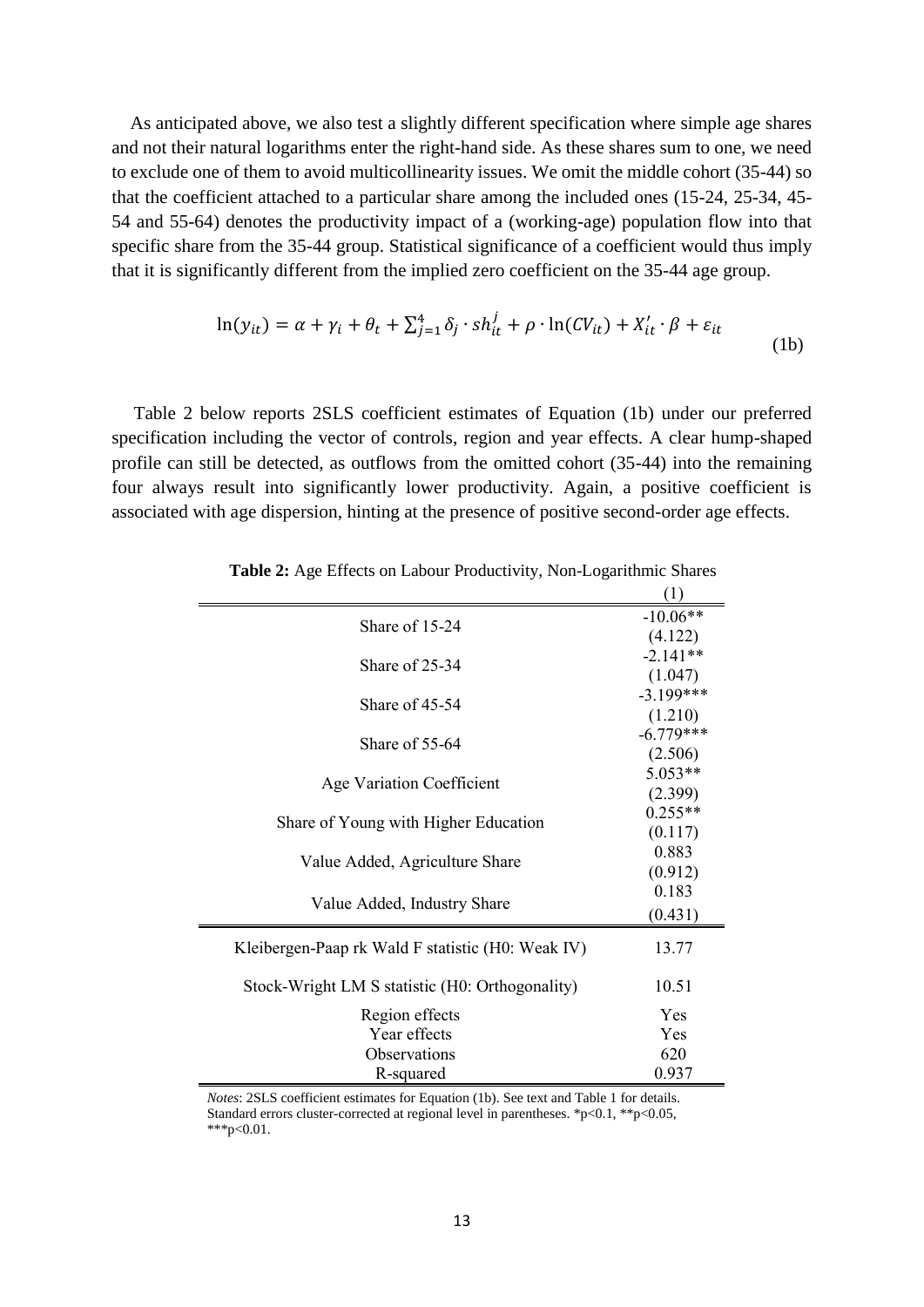#### *Polynomial approach*

**.** 

 The empirical strategy adopted so far implicitly assumes that the causal effect of interest might change when moving from one of the five age groups to another. Yet these groups are formed ex-ante by grouping 1-year age cohorts together into five equally-sized subgroups, without any theoretical nor empirical justification. We thus allow each 1-year cohort to independently affect (log) regional productivity and obtain 'point-wise' age effects by relating the outcome variable for region *i* and year *t*,  $y_{it}$  to each of the fifty cohorts composing the working-age population,  $sh_{it}^{j}$ ,  $j = 15, ..., 64^{15}$ . In the most general formulation, we also include a matrix of controls  $X_{it}$ , region and year effects:

$$
\ln(y_{it}) = \alpha + \gamma_i + \theta_t + \sum_{j=15}^{64} \delta_j \cdot sh_{it}^j + X_{it}' \cdot \beta + \varepsilon_{it}
$$
\n(1c)

Where  $sh_{it}^j = pop_{it}^j / pop_{it}^{15-64}$ ,  $j = 15, ..., 64$  and  $pop_{it}^{15-64}$  is the total working-age population in region  $i$  and year  $t$ .

The large number of explanatory variables – fifty age coefficients along with fixed effects and other controls – makes such a granular estimation of the age profiles not immune to threats. The finer the division between consecutive age shares, the more serious estimation issues become (Juselius and Takats 2018). Multicollinearity between regressors would in fact severely affect coefficient estimates, whose precision would also worsen as the number of age cohorts rises compared to the number of periods. Moreover, leaving regression parameters unconstrained may lead to confusing age profiles, with estimated age effects possibly varying dramatically between consecutive cohorts.

Inspired by Fair and Dominguez (1991), we overcome these issues by imposing each of the fifty "structural" age coefficients to lie along a second-degree polynomial to smoothen out the estimated effect between adjacent cohorts $16$ :

$$
\delta_j = \eta_0 + j \cdot \eta_1 + j^2 \cdot \eta_2, \ \ j = 15, \dots, 64
$$
 (2)

<sup>&</sup>lt;sup>15</sup> The approach we use has the main advantage of being less arbitrary than grouping 1-year cohorts together before estimating age effects, in that each 1-year share is now allowed to influence the outcome variable independently of the others.

<sup>&</sup>lt;sup>16</sup> Higher degree polynomials were also tested, but this led to no noticeable change in results. As will be clear shortly, this is consistent with previous estimates reporting the non-significance of higher-order moments of the age distribution, such as its skewness. At least in this case, first and second moments thus appear to be "sufficient statistics" to describe the age distribution in the working-age population.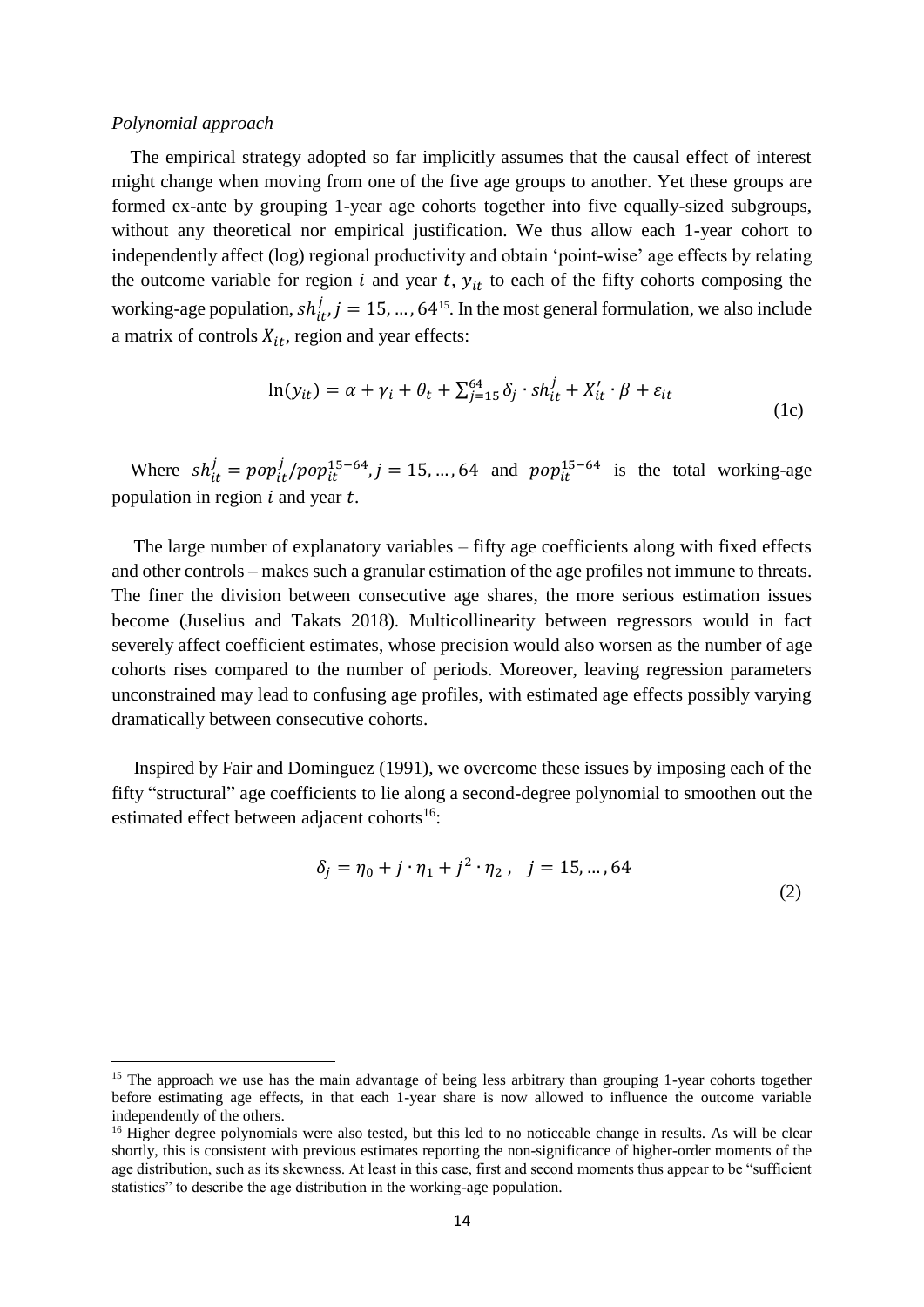We also constrain these coefficients to sum to zero in order to remove perfect collinearity between age shares (which sum to one) and the constant term:

$$
\sum_{j=15}^{64} \delta_j = 0 \tag{3}
$$

Combining (2) and (3) we express  $\eta_0$  as a function of  $\eta_1$  and  $\eta_2$ :

$$
\eta_0 = -\frac{1}{50} \cdot (\eta_1 \cdot \sum_{j=15}^{64} j + \eta_2 \cdot \sum_{j=15}^{64} j^2)
$$
 (4)

Plugging (2) and (4) into (1c) leads to the following expression:

$$
\ln(y_{it}) = \alpha + \gamma_i + \theta_t + \eta_1 \cdot \underbrace{\left(\sum_{j=15}^{64} j \cdot sh_{it}^j - \frac{1}{50} \cdot \sum_{j=15}^{64} j\right)}_{M_{it}^1} + \eta_2 \cdot \underbrace{\left(\sum_{j=15}^{64} j^2 \cdot sh_{it}^j - \frac{1}{50} \cdot \sum_{j=15}^{64} j^2\right)}_{M_{it}^2} + X_{it}' \cdot \beta + \varepsilon_{it}
$$
\n(5)

These restrictions dramatically reduce the number of age-related parameters to be estimated to just two "reduced-form" ones  $(\eta_1, \eta_2)$  attached to a first- and a second-order moment of the age distribution  $(M_{it}^1, M_{it}^2)^{17}$ . The last reduced-form coefficient  $\eta_0$  can be easily pinned down from the estimates of  $\eta_1$  and  $\eta_2$  using (4) and in turn the values of the structural age parameters  $\delta_j$ ,  $j = 15, \ldots, 64$  are backed out from equation  $(2)^{18}$ .

Column (1) in Table 3 below reports OLS coefficient estimates for equation (5). The agespecific effects on productivity resulting from the above estimates are depicted in the left panel of Figure 4. Estimates for the  $\delta_j$ 's can be thought of as the (relative) productivity contribution associated with each 1-year age share – a granular breakdown of the first-order age effect

<sup>18</sup> The standard errors of the structural age coefficients are computed in a similar way. Plugging (4) in (2):

$$
\delta_j = \eta_1 \cdot \underbrace{\left(j - \frac{1}{50} \cdot \sum_{j=15}^{64} j\right)}_{c_1(j)} + \eta_2 \cdot \underbrace{\left(j^2 - \frac{1}{50} \cdot \sum_{j=15}^{64} j^2\right)}_{c_2(j)}, \qquad j = 15, ..., 64
$$
\n(7)

So that:

**.** 

$$
var\left(\hat{\delta}_{j}\right) = c_{1}^{2}(j) \cdot var\left(\hat{\eta}_{1}\right) + c_{2}^{2}(j) \cdot var(\hat{\eta}_{2}) + 2c_{1}(j)c_{2}(j) \cdot cov(\hat{\eta}_{1}, \hat{\eta}_{2}), \qquad j = 15, ..., 64
$$
\n(8)

<sup>&</sup>lt;sup>17</sup> Given the attractiveness of tracing out 'pointwise' age profiles while preserving a parsimonious model parameterization, several studies in the literature on demographics have adopted this methodology. See for instance Higgins (1998), Skans (2008), Juselius and Takats (2018).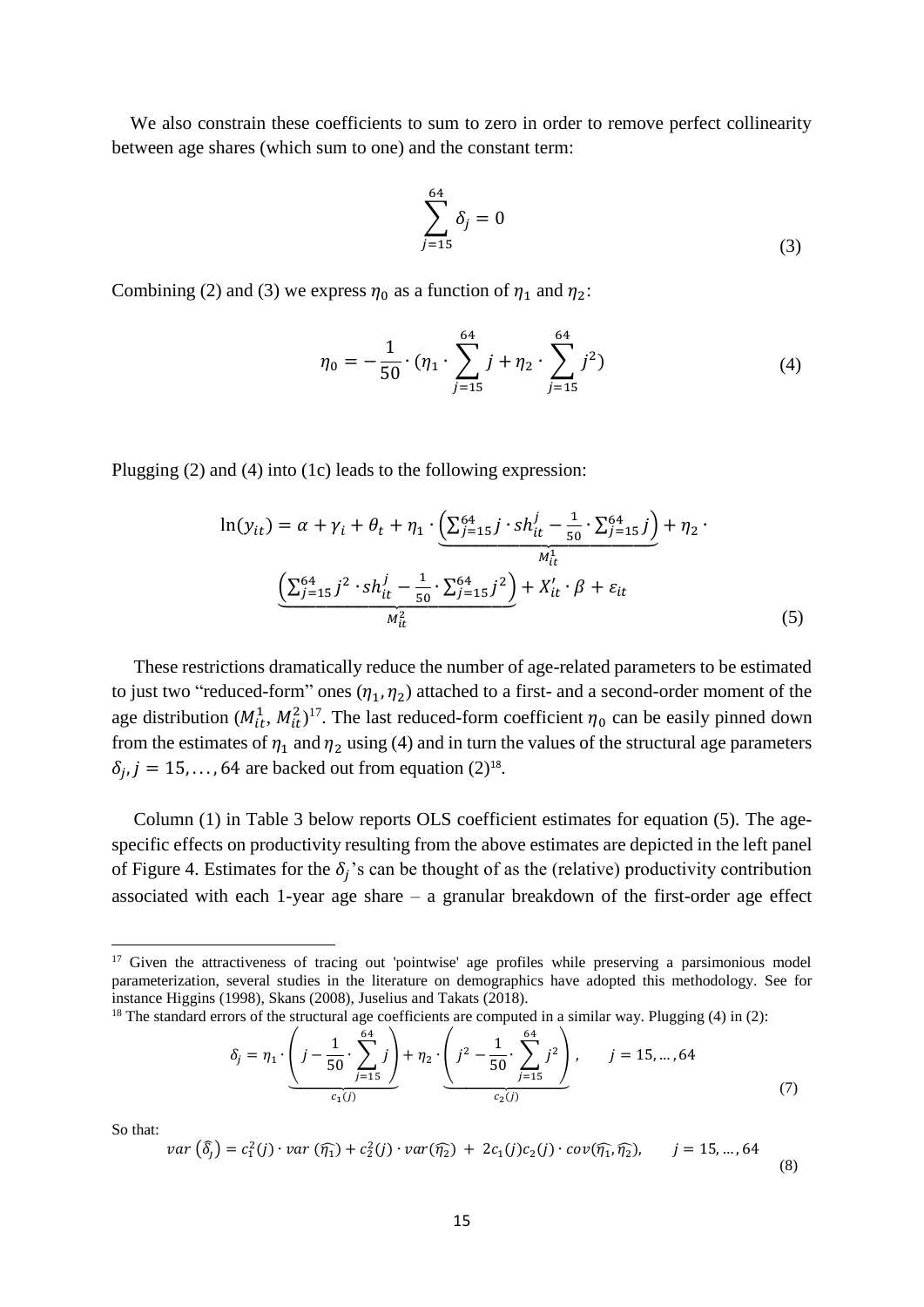introduced above and first estimated in Table 1. More specifically, each point on the curve shows the age-specific contribution relative to the mean contribution, which is normalised to zero. A hump-shaped pattern emerges in line with preliminary estimates in Table 1, although the estimated age effects do not significantly differ from zero.

This approach allows to explore second-order effects, too. Specifically, we observe an almost one-to-one negative correlation between the second-order moment  $M_{it}^2$  and the coefficient of variation of age, within each Italian region over our three-decades sample. The coefficient attached to  $M_{it}^2$  thus conveys the same information as that associated with the variation coefficient in Table 1, that is, the productivity implications of having a more or less dispersed age distribution. OLS estimates in Table 3 point to insignificant second-order effects of age on productivity, similarly to those in Columns (2) and (3) of Table 1.

As previously noted, however, reverse causality concerns make demographic variables highly likely to remain endogenous even after including fixed effects and other potential confounders. The estimation bias affecting reduced form coefficients in equation (5) would in turn deliver incorrect estimates for the structural age coefficients and their standard errors. To address this issue, we augment the Fair and Dominguez (1991) polynomial specification by again resorting to an IV approach. We choose to employ lagged population shares as an instrument for current shares. Specifically, current values of demographic indicators  $M_{it}^k$ ,  $k =$ 1, 2 are instrumented as follows:

$$
M_{it}^{k,IV} = \sum_{j=0}^{49} j^k \cdot sh_{it}^{j,IV} - \frac{1}{50} \cdot \sum_{j=0}^{49} j^k, \ k = 1,2
$$
 (6)

Where  $sh_{it}^{j,IV} = pop_{i,t-15}^j / pop_{i,t-15}^{0-49}$  is used as instrument for  $sh_{it}^j$ . In other words, each 1year age share is instrumented with its 15-years lag – for instance, the working-age population share of people aged 50 in 1995 is instrumented with the share of people aged 35 in 1980 relative to the total population aged 0-49 in 1980.

Column (2) in Table 3 reports coefficient estimates for equation (5) when estimated through a 2SLS procedure using  $M_{it}^{k,IV}$  as instrument for  $M_{it}^k$ . The right panel of Figure 4 portrays the resulting age-productivity profile.

The estimates again point to a hump-shaped age-productivity profile with a peak between 35 and 40 years old. Differently from OLS estimates, and again in line with results displayed in Table 1 (Columns (4) and (5)), the IV approach is able to restore statistical significance of demographic variables. Finally, the negative and significant coefficient attached to  $M_{it}^2$  in Column (2) confirms what already observed in the previous section, that is, a positive relationship between age dispersion and labour productivity<sup>19</sup>.

 $\overline{a}$ 

<sup>&</sup>lt;sup>19</sup> These results are confirmed when standard errors are computed via wild bootstrap (Roodman et al. 2019). A hump-shaped profile still appears when we extend our definition of the working-age population to include the 65-74 age cohort. This is in line with the evidence referred to in Footnote 13.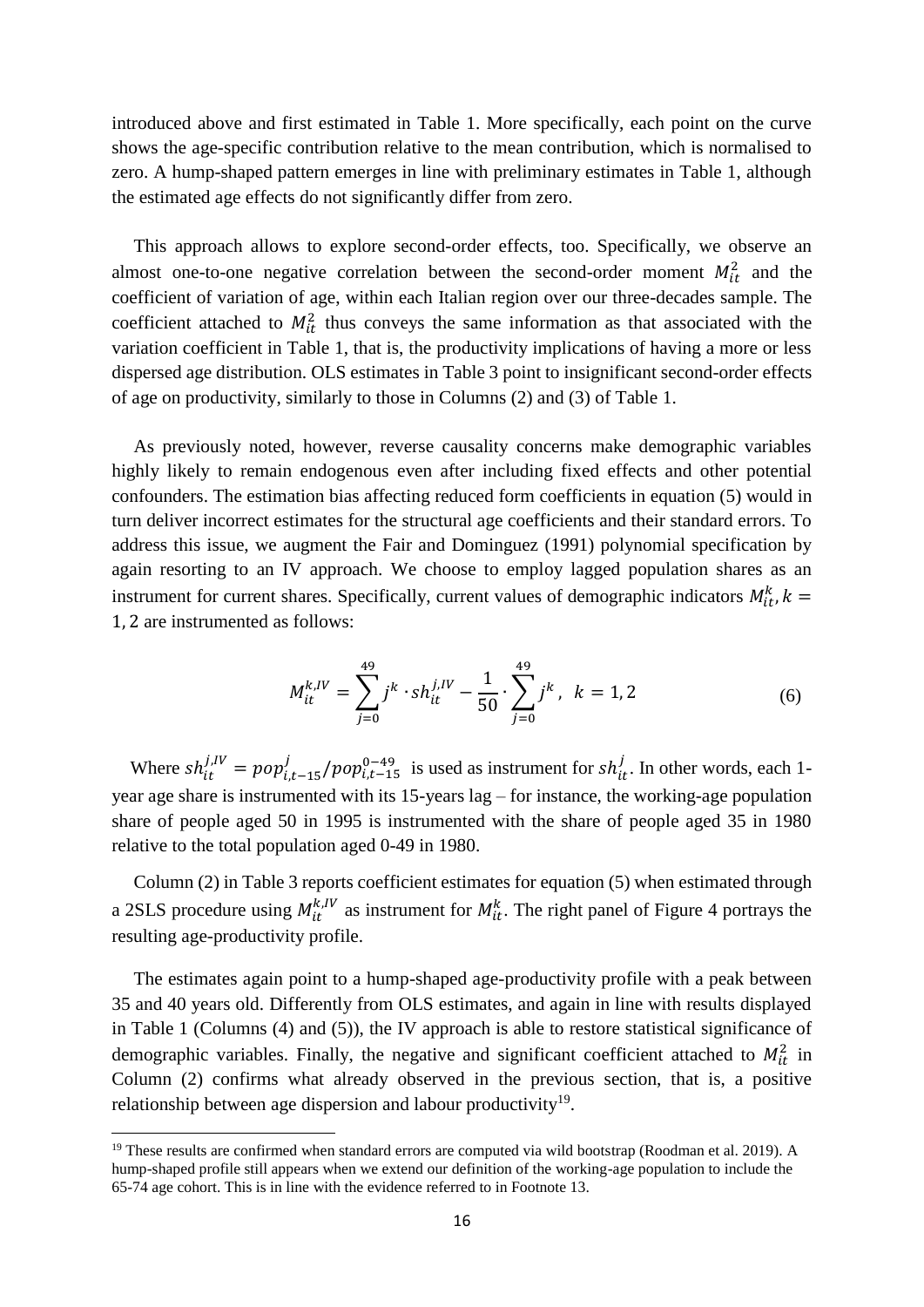| <b>Table 3.</b> Estimation Output, Equation (5)      |            |              |  |  |
|------------------------------------------------------|------------|--------------|--|--|
|                                                      | <b>OLS</b> | 2SLS         |  |  |
|                                                      | (1)        | (2)          |  |  |
| $M_{it}^1$                                           | 0.309      | $0.612**$    |  |  |
|                                                      | (0.240)    | (0.285)      |  |  |
| $M_{it}^2$                                           | $-0.00420$ | $-0.00804**$ |  |  |
|                                                      | (0.00308)  | (0.00365)    |  |  |
| Kleibergen-Paap rk Wald F statistic<br>(H0: Weak IV) |            | 50,112       |  |  |
| Stock-Wright LM S statistic                          | $Chi(2)$ : | 8.69         |  |  |
| (H0: Orthogonality)                                  | p-value:   | 0.013        |  |  |
| Region effects                                       | Yes        | Yes          |  |  |
| Year effects                                         | Yes        | Yes          |  |  |
| Additional controls                                  | Yes        | Yes          |  |  |
| <b>Observations</b>                                  | 620        | 620          |  |  |
| R-squared                                            | 0.936      | 0.934        |  |  |

*Notes*: Estimation output for Equation (5). Both specifications include controls for value added sectoral composition and the share of young people with college degree. See text for details. Standard errors cluster-corrected at regional level in parentheses. \*p<0.1, \*\*p<0.05, \*\*\*p<0.01.



**Figure 4:** Age-Productivity Profiles for Italy, 1981-2011

*Notes*: Estimates of structural age coefficients in equation (1c), resulting from estimation of equation (5) with fixed-effects OLS (left) and 2SLS (right). Standard errors clustered at the regional level.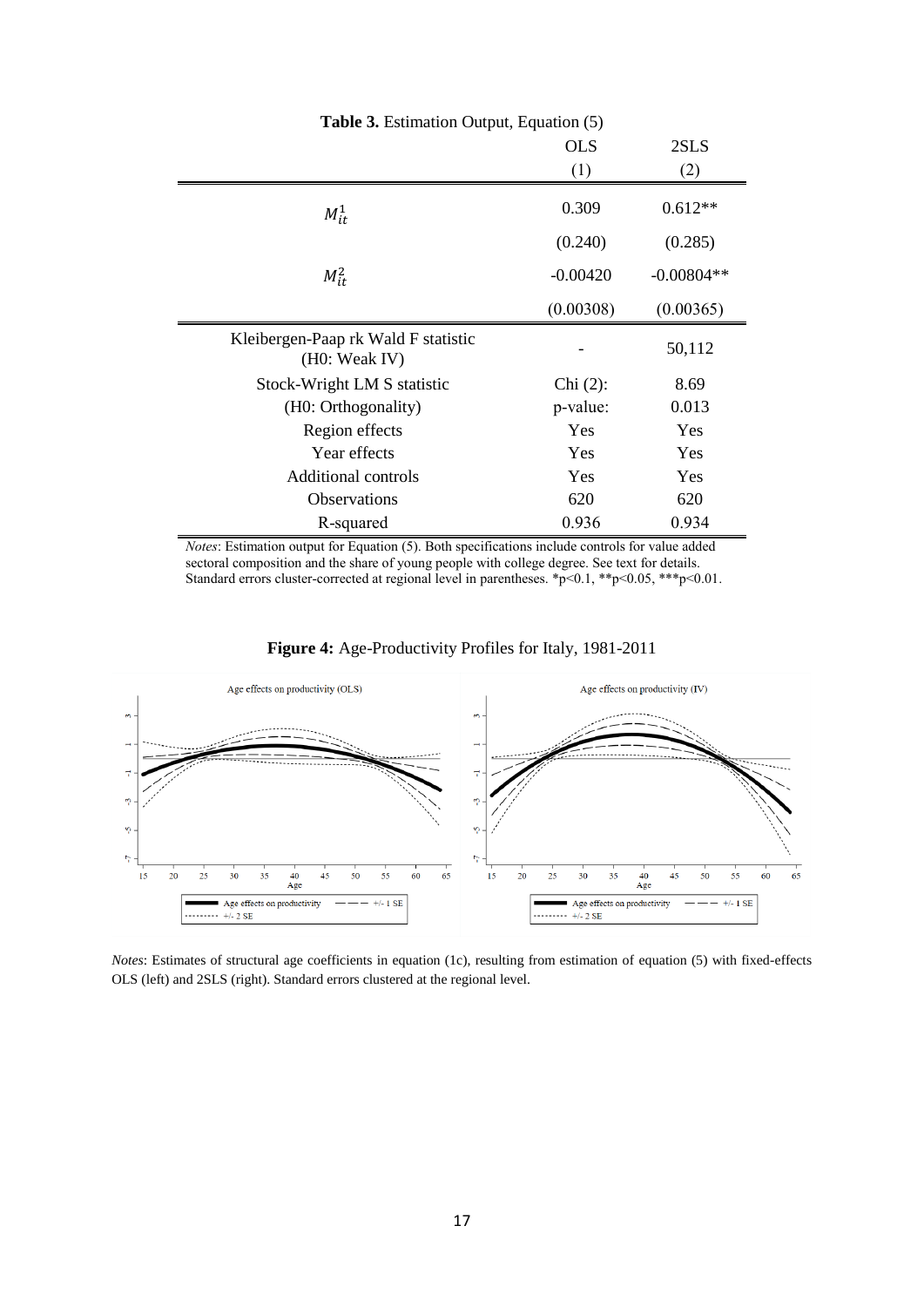#### *Discussion*

**.** 

The main takeaway from this analysis is that the age-productivity relation is not monotonic. Therefore, to correctly gauge the economic consequences of demographic trends, one needs to consider how the age distribution evolves in its entirety without limiting the focus to, say, mean age, median age or particular age groups. In this regard, the availability of age-specific coefficients enables us to precisely quantify how past and future changes in the overall age structure of Italy's working-age population have affected, or are likely to affect, the country's productivity. We thus perform a simple back-of-the-envelope exercise by first-differencing Equation (1c) and plugging our estimates for the  $\delta_j$ 's, along with i) changes in age distribution between 2000 and 2019<sup>20</sup> and ii) projected changes between 2019 and  $2030^{21}$ .

Between 2000 and 2019, the Italian working-age population witnessed a major increase in the cohorts aged 45 to 60, at the expenses of those aged 25 to 40. As is clear from Figure 5 below, the age groups that grew (decreased) relatively to others between 2000 and 2019 are those providing a relative negative (positive) contribution to productivity, according to our estimates. This demographic shift has thus likely been associated with a significant drop in productivity. We estimate such drop at around -0.7 percent per year on average (-12.5 percent over the whole period)<sup>22</sup>, *coeteris paribus*. Quite a large impact, especially when compared with the 0.9 percent effective increase in GDP per worker over the same period (Bugamelli et al., 2018).

We observe negative demographic effects also when looking at the near future (2019-2030). The age structure of the Italian working-age-population is expected to shift towards the oldest cohorts (55-64) over the next decade, with most of the loss concentrated in the 40-52 age group. Indeed, our estimates point to a loss in labour productivity as large as -1.5 percent per year by 2030 due to the projected shifts in the working-age population and abstracting from movements in the other variables included in our specification. Interestingly, longer-term population projections paint a less pessimistic picture. Istat foresees a relative increase in the cohorts aged 30-40 by 2040 and 2050, which partly compensates for the expected rise in older cohorts. As a result, the predicted productivity effects of demographic shifts hover around -0.4 percent per year for 2040 and -0.1 percent for 2050 (cumulatively -7.4 and -3.1 per cent, respectively). We place less emphasis on these projections in light of their distance in the future, which implies higher uncertainty about other possible drivers of productivity<sup>23</sup>.

<sup>&</sup>lt;sup>20</sup> The 2019 age distribution is the actual distribution at January 1st; see Istat, "Demografia in cifre", www.demo.istat.it.

<sup>21</sup> We use Istat population forecasts, "Previsioni della Popolazione 2018-2065"; see http://dati.istat.it.

 $^{22}$  In this calculation, coefficients not statistically different from zero (at the 95% confidence level) are set at zero. The result is practically unchanged when including the whole set of coefficients, irrespective of their significance.

<sup>&</sup>lt;sup>23</sup> By and large, our estimates remain unchanged when including the 65-74 age group in the analysis.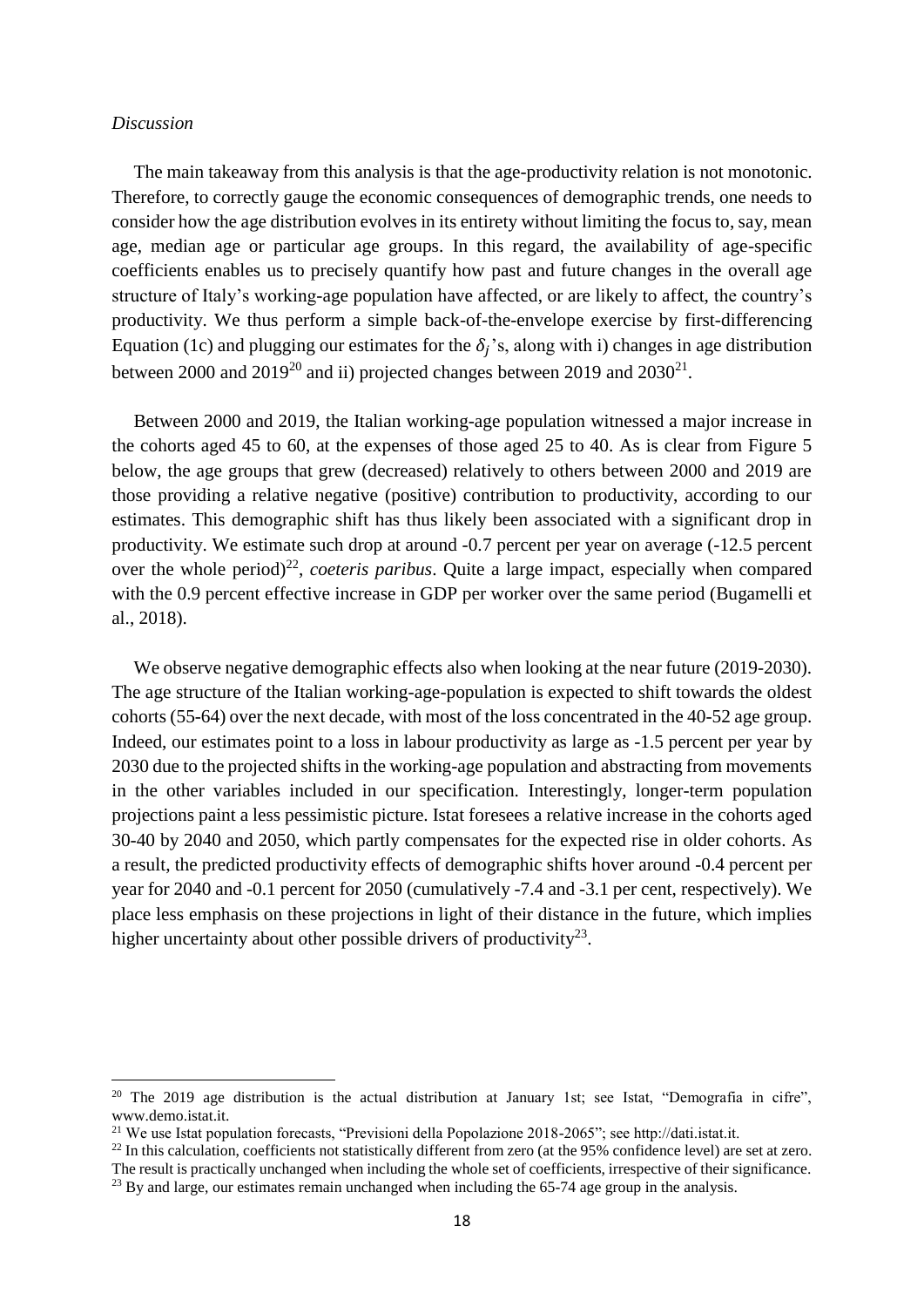

**Figure 5:** Demographic Shifts and Effects on Productivity

*Notes*: The percentage change in the working-age population share of each one-year age group between 2000 and 2019 and 2019 and 2030 (expected) is on the left axis (source Istat). Estimates of structural age coefficients in equation (1c), resulting from estimation of equation (5) with fixed-effects 2SLS, are on the right axis.

#### **5. Conclusions**

This paper produces novel evidence about the relationship between population age and aggregate labour productivity. The empirical analysis exploits time-series and cross-sectional variation in the age structure of the working-age population across Italian regions between 1981 and 2011. The still large productivity divide between the stagnating South and the rest of Italy, the relevant transformations witnessed by the country's population over the past decades as well as the notable heterogeneity in how regional age structures have evolved offer an advantageous perspective to explore the interplay between these phenomena.

Our instrumental-variable estimates are in line with the previous literature and point to a hump-shaped profile for the age-productivity relationship, with a peak between 35 and 40 years. Based on current population projections, these results imply a potential productivity loss as large as -1.5 percent per year until 2030, abstracting from changes in other variables.

The empirical framework explicitly allows the dispersion of the age distribution to impact labour productivity. This 'second-order' channel has received little emphasis in the literature. We estimate a positive and significant relationship between regional age dispersion, proxied by the coefficient of variation of the age distribution, and productivity. At the basis of this positive 'second-order' age effect might be that age heterogeneity entails diversity of skills and expertise and spurs cross-fertilization of ideas within the workforce.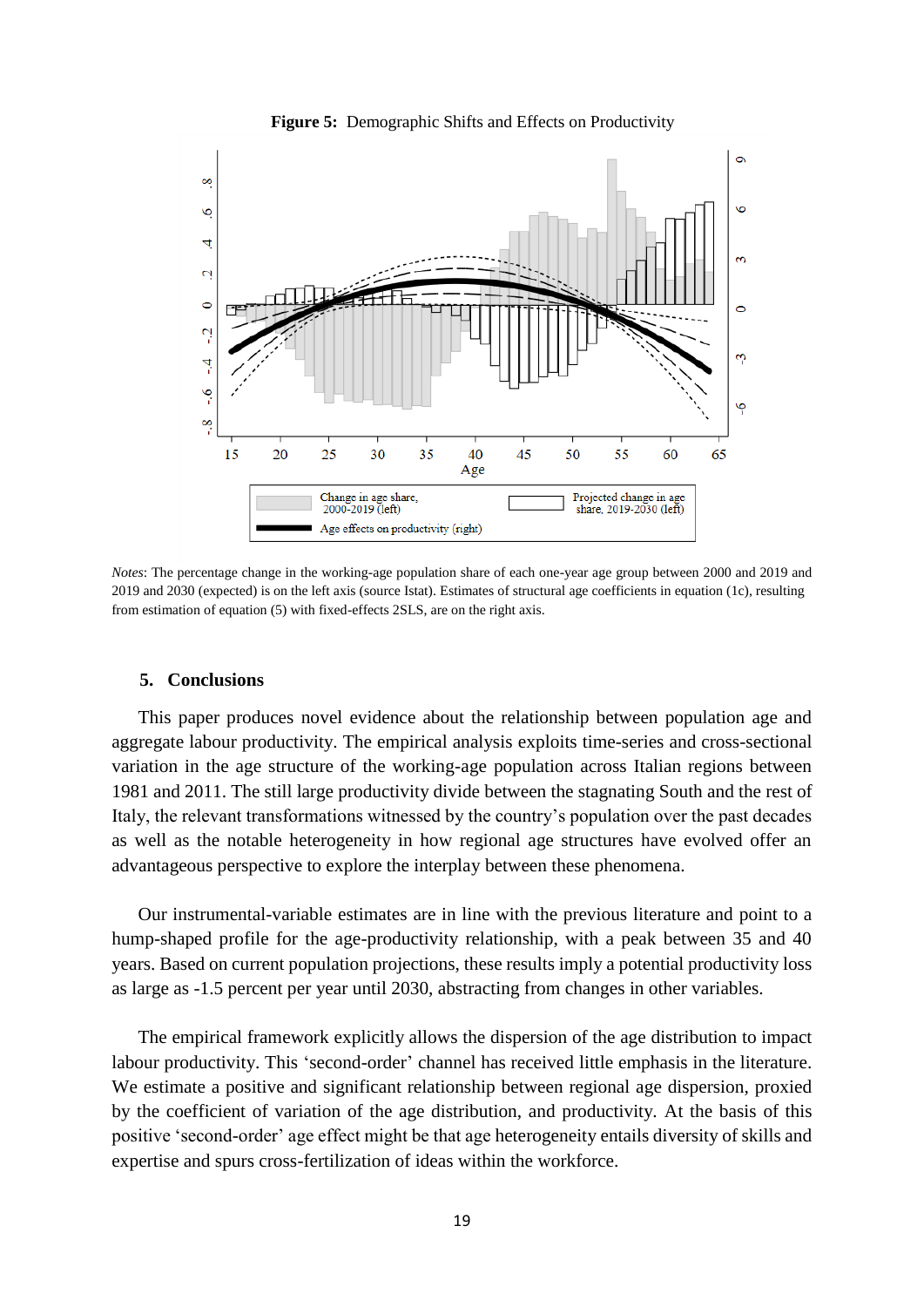Further investigations are warranted to shed light on our results. More importantly, a suitable theoretical framework that rationalizes our findings and additional empirical research on possible channels through which demography affects productivity – such as innovation and entrepreneurship – are much needed.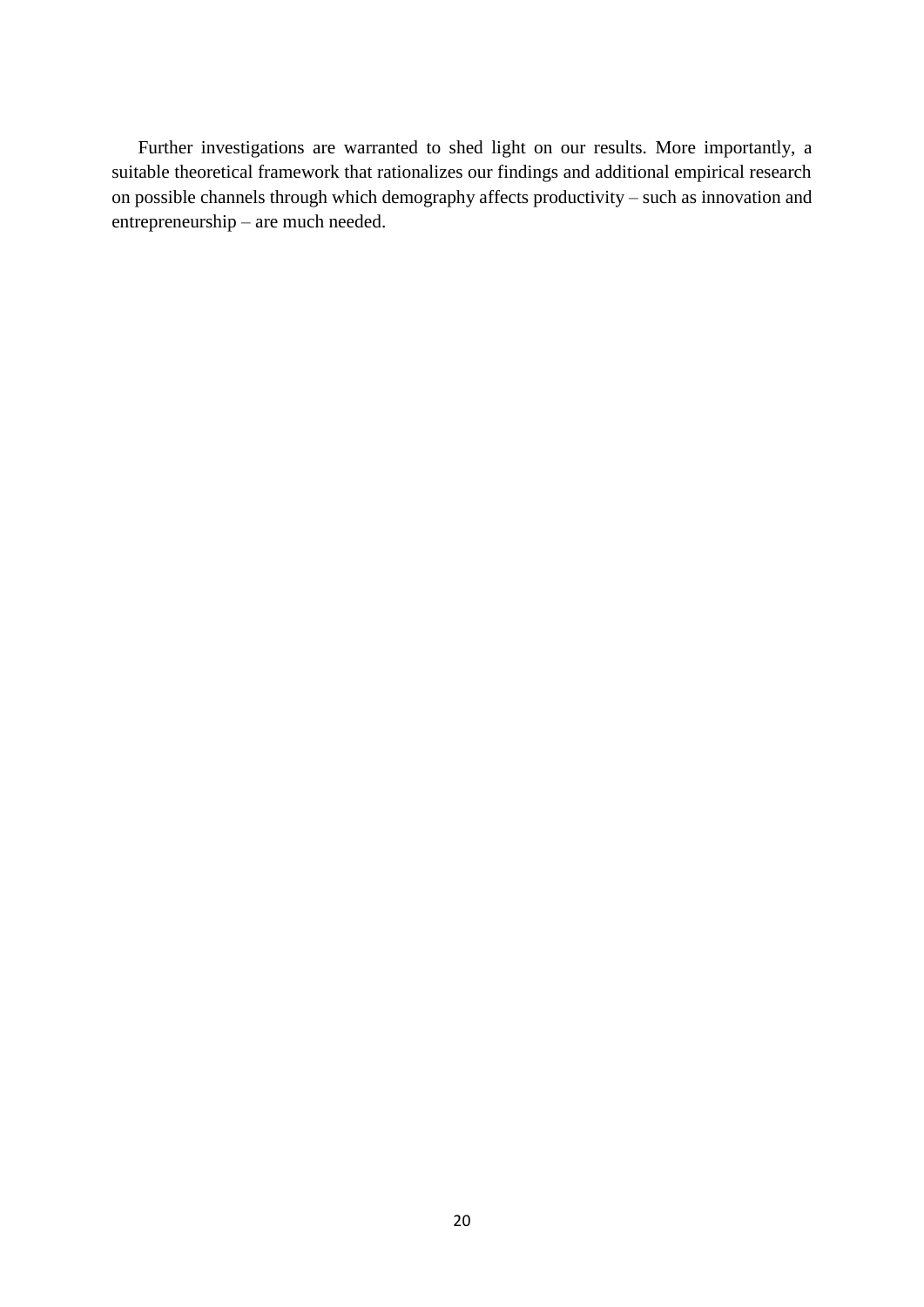#### **Appendix**

**Table A1** Replication of Table 1, Columns (4) and (5) Using Lagged Births Instruments (Shimer, 2001)

|                                                      | (1)      | (2)      |
|------------------------------------------------------|----------|----------|
| Share of 15-24                                       | 10.48    | 4.554    |
|                                                      | (15.35)  | (5.596)  |
| Share of 25-34                                       | $5.231*$ | 3.538*** |
|                                                      | (3.107)  | (1.342)  |
| Share of 35-44                                       | $-1.649$ | 0.656    |
|                                                      | (7.782)  | (2.947)  |
| Share of 45-54                                       | $-3.118$ | $-0.709$ |
|                                                      | (7.207)  | (2.727)  |
| Share of 55-64                                       | 0.791    | 0.742    |
|                                                      | (1.031)  | (0.602)  |
| Age Variation Coefficient                            | $-52.99$ | $-20.20$ |
|                                                      | (90.08)  | (33.45)  |
| Share of Young with Higher Education                 |          | 0.302    |
|                                                      |          | (0.230)  |
| Value Added, Agriculture Share                       |          | 2.997    |
|                                                      |          | (3.306)  |
| Value Added, Industry Share                          |          | $-0.439$ |
|                                                      |          | (0.936)  |
| Kleibergen-Paap rk Wald F statistic<br>(H0: Weak IV) | 0.1      | 0.2      |
| Stock-Wright LM S statistic (H0: Orthogonality)      | 10.55    | 11.3     |
| Region effects                                       | Yes      | Yes      |
| Year effects                                         | Yes      | Yes      |
| Observations                                         | 620      | 620      |
| R-squared                                            | 0.202    | 0.799    |

*Notes*: The dependent variable is the natural logarithm of real GDP per worker. Population shares computed as fraction of the working-age-population are in natural logarithm. The coefficient of variation is computed as the natural logarithm of mean age divided by age standard deviation. The share of young with higher education is the share of those aged 30-34 with a college degree. Standard errors cluster-corrected at regional level in parentheses. \*p<0.1, \*\*p<0.05, \*\*\*p<0.01.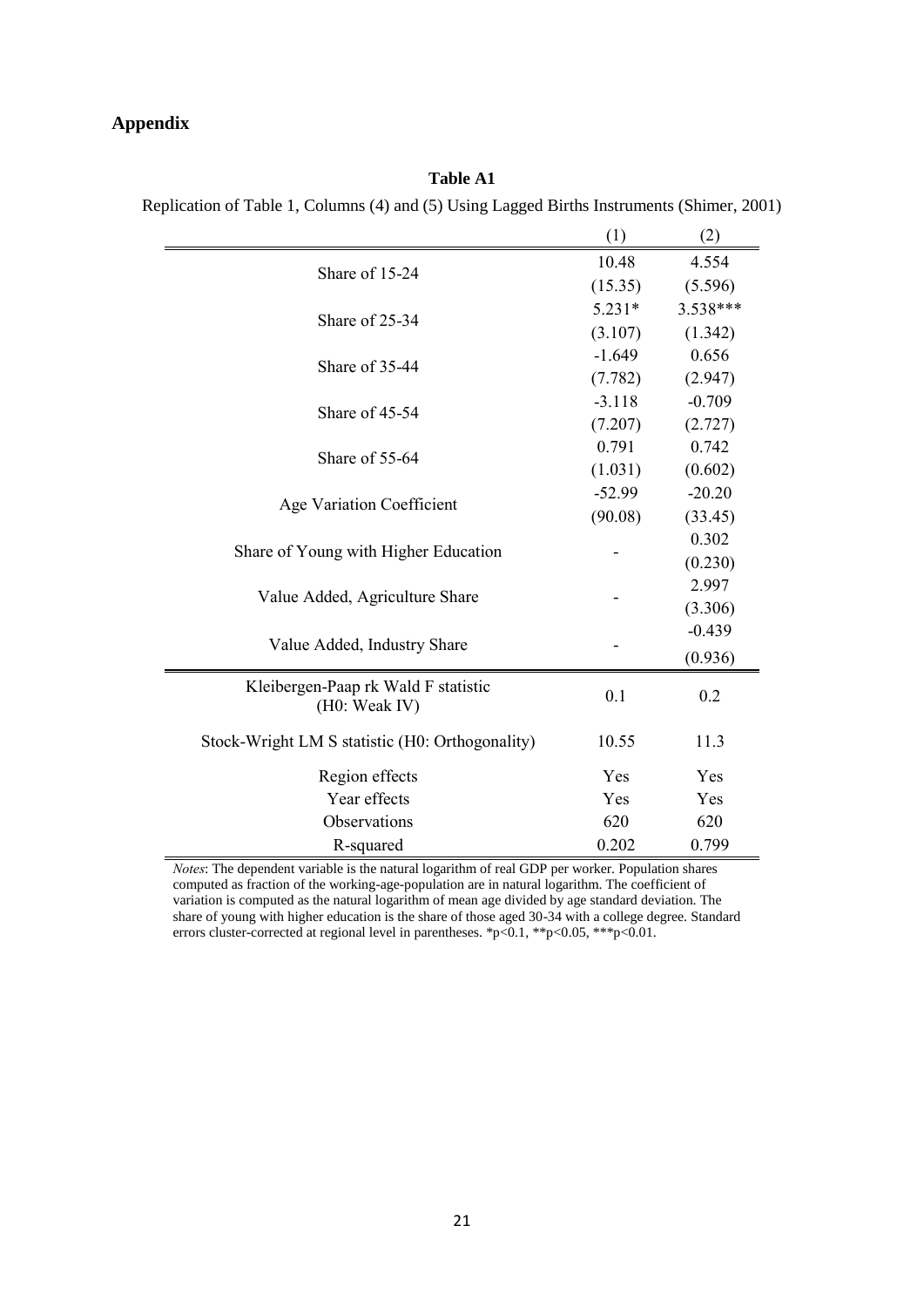|                                                      | Pooled OLS     | Fixed effects |          | 2SLS       |            |
|------------------------------------------------------|----------------|---------------|----------|------------|------------|
|                                                      | (1)            | (2)           | (3)      | (4)        | (5)        |
| Share of 15-24                                       | 0.311          | 0.557         | $0.707*$ | $-0.501$   | $-0.262$   |
|                                                      | (0.308)        | (0.300)       | (0.280)  | (0.460)    | (0.438)    |
| Share of 25-34                                       | 1.485**        | $0.814**$     | $0.914*$ | $0.847*$   | $1.185**$  |
|                                                      | (0.348)        | (0.319)       | (0.318)  | (0.459)    | (0.361)    |
| Share of 35-44                                       | 1.399**        | 0.769         | 0.845    | 1.498***   | $1.671***$ |
|                                                      | (0.433)        | (0.478)       | (0.434)  | (0.491)    | (0.376)    |
| Share of 45-54                                       | $0.852**$      | 0.374         | 0.274    | $1.003***$ | $0.937**$  |
|                                                      | (0.335)        | (0.247)       | (0.251)  | (0.249)    | (0.218)    |
| Share of 55-64                                       | 0.659          | 0.293         | 0.354    | 0.165      | 0.246      |
|                                                      | (0.311)        | (0.193)       | (0.193)  | (0.222)    | (0.218)    |
| Age Variation Coefficient                            |                | $-0.574$      | $-0.650$ | 4.481**    | 4.078**    |
|                                                      |                | (1.250)       | (1,150)  | (1.607)    | (1.639)    |
| Share of Young with Higher Education                 |                |               | 0.213    |            | $0.251*$   |
|                                                      |                |               | (0.125)  |            | (0.104)    |
| Value Added, Agriculture Share                       |                |               | 0.940    |            | 0.615      |
|                                                      |                |               | (0.790)  |            | (0.826)    |
|                                                      |                |               | 0.304    |            | 0.186      |
| Value Added, Industry Share                          |                |               | (0.350)  |            | (0.379)    |
| Kleibergen-Paap rk Wald F statistic<br>(H0: Weak IV) |                |               |          | 12.0       | 24.74      |
| Stock-Wright LM S statistic<br>(H0: Orthogonality)   |                |               |          | 7.07       | 11.92      |
| Region effects                                       | N <sub>o</sub> | Yes           | Yes      | Yes        | Yes        |
| Year effects                                         | N <sub>o</sub> | Yes           | Yes      | Yes        | Yes        |
| Observations                                         | 620            | 620           | 620      | 620        | 620        |
| R-squared                                            | 0.681          | 0.941         | 0.950    | 0.937      | 0.944      |

**Table A2** Age Effects on Labour Productivity, Wild Bootstrap SEs (Roodman et al., 2019)

*Notes*: The dependent variable is the natural logarithm of real GDP per worker. Population shares computed as fraction of the working-age-population are in natural logarithm. The coefficient of variation is computed as the natural logarithm of mean age divided by age standard deviation. The share of young with higher education is the share of those aged 30-34 with a college degree. Standard errors computed with wild cluster bootstrapping procedure (Roodman et al., 2019) are in parentheses. \*p<0.1, \*\*p<0.05, \*\*\*p<0.01.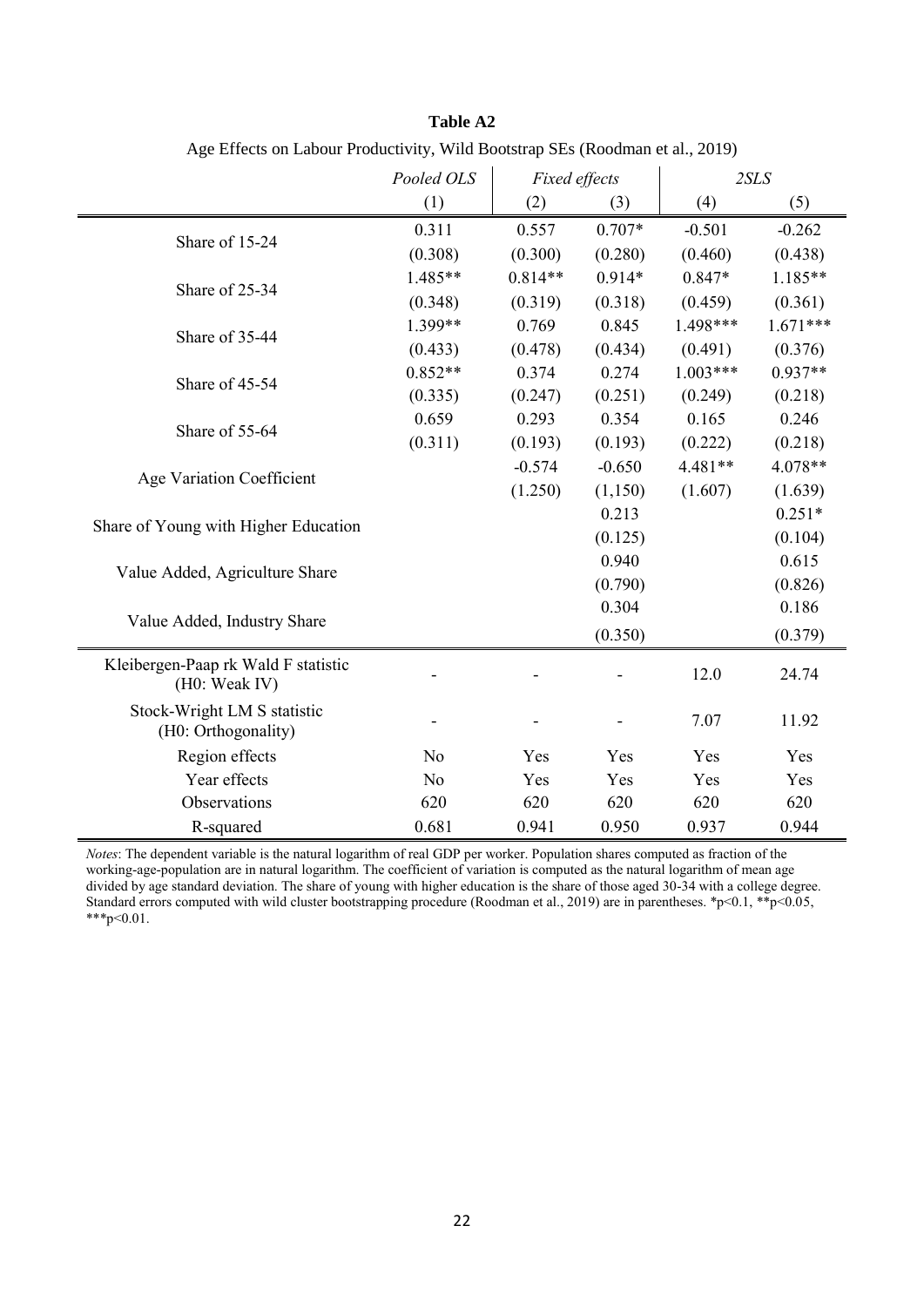#### **References**

- Acemoglu, D., Akcigit, U. and Celik, M. (2017), Young, Restless and Creative: Openness to Disruption and Creative Innovations, NBER Working Papers 19894 (updated), National Bureau of Economic Research, Inc.
- Acemoglu, D. and Restrepo, P. (2017), Secular Stagnation? The Effect of Aging on Economic Growth in the Age of Automation, American Economic Review, American Economic Association, vol. 107(5), pages 174-179, May.
- Aiyar, S., Ebeke, C. and X. Shao (2016), The Impact of Workforce Aging on European Productivity, IMF Working Paper, WP/16/238.
- Aubert, P. and Crépon, B. (2003), La productivité des salariés âgés: une tentative d'estimation, Économie et Statistique, 368, issue 1, p. 95-119.
- Banca d'Italia (2018), The economy of the Italian regions, n. 24.
- Barbiellini Amidei, F., Gomellini, M. and Piselli, P. (2018), Il Contributo della Demografia alla Crescita Economica: Duecento Anni di Storia Italiana, Bank of Italy Occasional Papers, n. 431.
- Bartik, Timothy. 1991. Who Benefits from State and Local Economic Development Policies? W.E. Upjohn Institute.
- Bloom, D., Canning, D. and Sevilla, J.P., (2001), Economic Growth and the Demographic Transition, N. 8685, NBER Working Papers, National Bureau of Economic Research, Inc.
- Bönte, W., Falck, O. and Heblich, S., (2009), The Impact of Regional Age Structure on Entrepreneurship, Economic Geography, 85, issue 3, p. 269-287.
- Bronzini R., Piselli P. (2009), Determinants of long-run regional productivity with geographical spillovers: The role of R&D, human capital and public infrastructure, Regional Science and Urban Economics 39, pp. 187–199
- Bugamelli, M. F. Lotti, M. Amici, E. Ciapanna, F. Colonna, F. D'Amuri, S. Giacomelli, A. Linarello, F. Manaresi, G. Palumbo, F. Scoccianti, E. Sette (2018), La crescita della produttività in Italia: la storia di un cambiamento al rallentatore, Bank of Italy Occasional Papers, n. 422, Roma.
- Ciccarelli, C., Gomellini, M. and Sestito, P. (2019), Demography and Productivity in the Italian Manufacturing Industry: Yesterday and Today, CEIS Research Paper 457, Tor Vergata University, CEIS.
- Eurostat (2020). Population Structure and Ageing.
- Fair, R., and K. Dominguez (1991), Effects of the Changing US Age Distribution on Macroeconomic Equations, The American Economic Review, pp. 1276–1294.
- Federico, G., Nuvolari, A., Vasta, M. (2019), The Origins of the Italian Regional Divide: Evidence from Real Wages, 1861-1913 The Journal of Economic History, 79, 1, pp. 63-98.
- Felice, E. (2017), The Roots of a Dual Equilibrium: GDP, Productivity and Structural Change in the Italian Regions in the Long-Run (1871-2011). Bank of Italy Economic History Working Paper No. 40.
- Feyrer, J. (2007), Demography and Productivity, Review of Economics and Statistics, 89, 1, pp. 100-109.
- Feyrer, J. (2008), Aggregate Evidence on the Link between Age Structure and Productivity, Population and Development Review, pp. 78–99. Thuenen-Series of Applied Economic Theory, University of Rostock, Institute of Economics.
- Frosch, K. H. (2011), Workforce Age and Innovation: A Literature Survey, International Journal of Management Reviews, 13(4), 414–430.